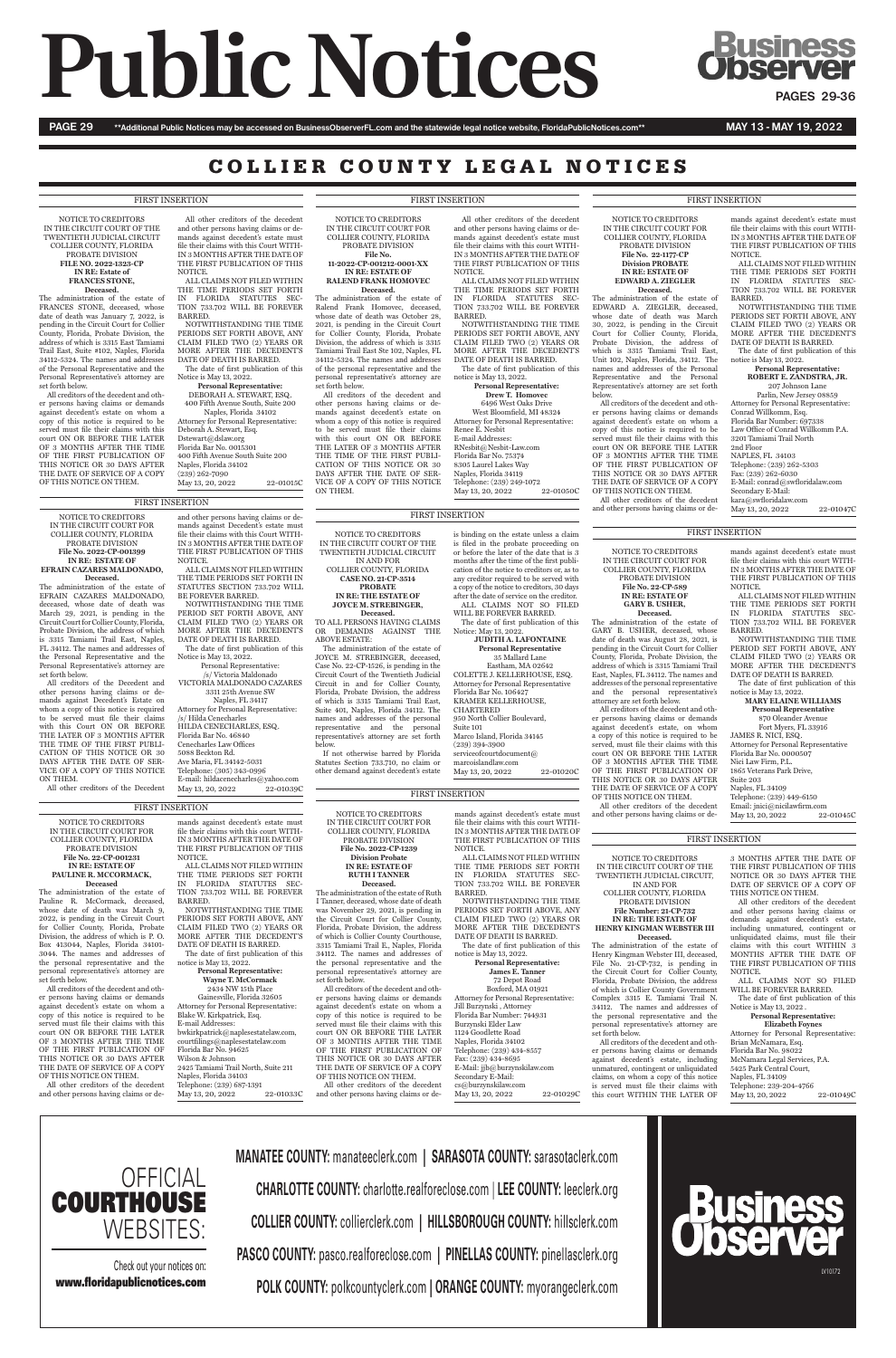## BUSINESS OBSERVER **COLLIER COUNTY** MAY 13 - MAY 19, 2022

#### FIRST INSERTION

Notice Under Fictitious Name Law Pursuant to Section 865.09, Florida Statutes

NOTICE IS HEREBY GIVEN that the undersigned, desiring to engage in business under the fictitious name of PATY'S DRIVE THRU : Located at 2393 Lake Trafford Rd : Collier County in the City of Immokalee : Florida, 34142-2652 intends to register the said name with the Division of Corporations of the Florida Department of State, Tallahassee, Florida. Dated at Immokalee Florida, this May day of 05, 2022

WILLIAMS BENJAMIN R<br>May 13, 2022 22-01019C May 13, 2022

Dated at COLLIER, Florida, this 3RD day of MAY, 2022 OLYMPIA PIZA, INC May 13, 2022 22-01030C

#### FIRST INSERTION

Notice Under Fictitious Name Law Pursuant to Section 865.09, Florida Statutes

NOTICE IS HEREBY GIVEN that the undersigned, desiring to engage in business under fictitious name of OLYMPIA PIZZA located at 2795 DAVIS BLVD UNIT 1, in the County of COLLIER in the City of NAPLES, Florida 34104 intends to register the said name with the Division of Corporations of the Florida Department of State, Tallahassee, Florida.

NOTICE IS HEREBY GIVEN that the undersigned, desiring to engage in business under the fictitious name of Naples power wash, located at 2251 2ND AVE NE, in the City of Naples, County of Collier, State of FL, 34120, intends to register the said name with the Division of Corporations of the Florida Department of State, Tallahassee, Florida. Dated this 10 of May, 2022. Travis Wayne Cox 2251 2ND AVE NE Naples, FL 34120 May 13, 2022 22-01052C

#### FIRST INSERTION

Notice Under Fictitious Name Law Pursuant to Section 865.09, Florida Statutes

#### 2016 FORD VIN# 1FTEW1CG9GKE09020<br>May 13, 2022 22-0103 22-01054C

NOTICE IS HEREBY GIVEN that the undersigned, desiring to engage in business under the fictitious name of Have Heart located at 860 6th Avenue S #2221, in the County of Collier, in the City of Naples, Florida 34102 intends to register the said name with the Division of Corporations of the Florida Department of State, Tallahassee, Florida.

1GCEK19T3YE215261 2000 CHEVY 1HGCM56864A088677 2004 HOND KMHDN46D85U102940 2005 HYUN May 13, 2022 22-01057C

Dated at Naples, Florida, this 9th day of May, 2022. Have Heart Inc.

May 13, 2022 22-01038C

#### FIRST INSERTION NOTICE UNDER FICTITIOUS NAME LAW Pursuant to F.S. §865.09

#### FIRST INSERTION

Notice of public sale: DIXON TOWING GIVES NOTICE OF FORE-CLOSURE OF LIEN AND INTENT TO SELL THESE VEHICLES ON 06/11/2022 @ 10AM AT 1730 40TH TERRACE SW NAPLES FL 34116- 6036, PURSUANT TO SUBSECTION 713.78 OF THE FLORIDA STATUTES. DIXON TOWING RESERVES THE RIGHT TO REJECT ANY /OR ALL BIDS

The date of first publication of this notice is May 13, 2022. **Personal Representative: Christopher Joseph Belcher** 737 Riverside Dr., Toms River, NJ 08753 Attorney for Personal Representative: /s/ Eviana J. Martin Eviana J. Martin, Attorney Florida Bar Number: 36198 Martin Law Firm, P.L. 3701 Del Prado Blvd S. Cape Coral, FL 33904 Telephone: (239) 443-1094 Fax: (941) 218-1231 E-Mail: eviana.martin@martinlawfirm.com May 13, 20, 2022 22-01013C

#### FIRST INSERTION

NOTICE OF PUBLIC SALE: T&C TOWING SERVICE INC gives notice that on 06/01/2022 at 08:00 AM the following vehicles(s) may be sold by public sale at 4269 ENTERPRISE AVE NAPLES FL 34104 to satisfy the lien for the amount owed on each vehicle for any recovery, towing, or storage services charges and administrative fees allowed pursuant to Florida statute 713.78.

### FIRST INSERTION

Notice Under Fictitious Name Law Pursuant to Section 865.09,

Florida Statutes NOTICE IS HEREBY GIVEN that the undersigned, desiring to engage in business under the fictitious name of Mike Lo located at 3269 Amanda Lane Unit 7, in the County of Collier, in the City of Naples, Florida 34109 intends to register the said name with the Division of Corporations of the Florida Department of State, Tallahassee, Florida.

Dated at Naples, Florida, this 10th day of May, 2022. LO LEGACY, LLC

> notice is: May 13, 2022. **ROBERT L. BELCASTRO** 2363 Crayton Road Naples, Florida 34103 **Personal Representative**  DILLON CHARTERED William M. Dillon, Esq. Florida Bar No. 13426 Email: bill.dillon@dillonchartered.com 1415 Panther Lane, Suite 392 Naples, Florida 34109 Telephone: (239) 935-9480 Attorney for Personal Representative May 13, 20, 2022 22-01023C

| $100$ models, $100$<br>May 13, 2022 | 22-01058C |  |
|-------------------------------------|-----------|--|
|                                     |           |  |

NOTICE TO CREDITORS IN THE CIRCUIT COURT FOR COLLIER COUNTY, FLORIDA PROBATE DIVISION **File No. 22-CP-001371 Division Probate IN RE: ESTATE OF** 

#### **HAROLD JOSEPH BELCHER Deceased.**

The administration of the estate of Harold Joseph Belcher, deceased, whose date of death was February 22, 2022, is pending in the Circuit Court for Collier County, Florida, Probate Division, the address of which is 3315 Tamiami Trail East, Ste. 102, Naples, FL 34112. The names and addresses of the personal representative and the personal representative's attorney are set forth below.

All creditors of the decedent and other persons having claims or demands against decedent's estate on whom a copy of this notice is required to be served must file their claims with this court ON OR BEFORE THE LATER OF 3 MONTHS AFTER THE TIME OF THE FIRST PUBLI-CATION OF THIS NOTICE OR 30 DAYS AFTER THE DATE OF SER-

Naples, Florida 34112 Attorney for Personal Representative: Joseph L. Lindsay, Esq., Attorney Florida Bar Number: 19112 Lindsay & Allen, PLLC 13180 Livingston Road, Suite 206 Naples, FL 34109 Telephone: (239) 593-7900 Fax: (239) 593-7909 E-Mail: Joe@naples.law Secondary E-Mail: Mellissa@naples.law Tertiary E-Mail: wportnoy@naples.law May 13, 20, 2022 22-01032C

#### VICE OF A COPY OF THIS NOTICE ON THEM.

All other creditors of the decedent and other persons having claims or demands against decedent's estate must file their claims with this court WITH-IN 3 MONTHS AFTER THE DATE OF THE FIRST PUBLICATION OF THIS NOTICE.

ALL CLAIMS NOT FILED WITHIN THE TIME PERIODS SET FORTH IN FLORIDA STATUTES SEC-TION 733.702 WILL BE FOREVER BARRED.

NOTWITHSTANDING THE

TIME PERIODS SET FORTH ABOVE, ANY CLAIM FILED TWO (2) YEARS OR MORE AFTER THE DECEDENT'S DATE OF DEATH IS BARRED.

May 13, 20, 2022 22-01028C

Naples, Florida 34105 Attorney for Person Giving Notice: Lorna A. McGeorge Attorney for Petitioners Email: lorna.mcgeorge@dentons.com Secondary Email: kathleen.northcutt@dentons.com Florida Bar No. 1012328 Dentons Cohen & Grigsby P.C. 9110 Strada Place Suite 6200 Naples, Florida 34108-2938 Telephone: (239) 390-1900 3874114.v1 May 13, 20, 2022 22-01040C

FIRST INSERTION NOTICE TO CREDITORS IN THE CIRCUIT COURT OF THE TWENTIETH JUDICIAL CIRCUIT IN AND FOR COLLIER COUNTY, FL PROBATE DIVISION **FILE NO. 2022-CP-1127 JUDGE: BRODIE IN RE: ESTATE OF JENNIFER L. BELCASTRO, DECEASED.**

> NOTICE TO CREDITORS IN THE CIRCUIT COURT FOR COLLIER COUNTY, FLORIDA PROBATE DIVISION **File No. 22-CP-1121 IN RE: ESTATE OF MARY ALICE HOIENSAHL Deceased.**<br>The administration of the estate of

The administration of the estate of JENNIFER L. BELCASTRO (the "Decedent"), whose date of death was February 13, 2022, is pending in the Circuit Court for Collier County, Florida, Probate Division, the address of which is Clerk of the Circuit Court, Collier County Courthouse, Probate Division, 3301 Tamiami Trail East, Suite 102, P.O. Box 413044, Naples, FL 34101-3044. The names and addresses of the personal representative and the personal representative's attorney are set forth below.

All creditors of the Decedent and other persons having claims or demands against the Decedent's estate, on whom a copy of this notice is required to be served, must file their claims with this court ON OR BEFORE THE LAT-ER OF THREE (3) MONTHS AFTER THE TIME OF THE FIRST PUBLICA-TION OF THIS NOTICE OR THIRTY (30) DAYS AFTER THE DATE OF SERVICE OF A COPY OF THIS NO-TICE ON THEM.

> **Kathleen C. Kerkai** Attorney for Personal Representative: /s/Ann T. Frank Ann T. Frank Email Address: annfranklaw@yahoo.com Florida Bar No. 0888370 2124 S. Airport Road Suite 102 Naples, Florida 34112 May 13, 20, 2022 22-01022C

All other creditors of the decedent and other persons having claims or demands against decedent's estate must file their claims with this court WITH-IN THREE (3) MONTHS AFTER THE DATE OF THE FIRST PUBLICATION OF THIS NOTICE.

ALL CLAIMS NOT FILED WITHIN THE TIME PERIODS SET FORTH IN FLORIDA STATUTES SEC-TION 733.702 WILL BE FOREVER BARRED.

NOTWITHSTANDING THE TIME PERIOD SET FORTH ABOVE, ANY CLAIM FILED TWO (2) YEARS OR MORE AFTER THE DECEDENT'S DATE OF DEATH IS BARRED. The date of first publication of this

FIRST INSERTION NOTICE TO CREDITORS IN THE CIRCUIT COURT FOR COLLIER COUNTY, FLORIDA PROBATE DIVISION **File No. 22-CP-1382 IN RE: ESTATE OF CAROLE M. EMMOTT Deceased.** 

The administration of the estate of Carole M. Emmott, deceased, whose date of death was March 24, 2022, is pending in the Circuit Court for Collier County, Florida, Probate Division, the address of which is 3315 Tamiami Trail East, Naples, Florida 34112. The names and addresses of the personal representative and the personal representative's attorney are set forth below.

The administration of the estate of Esther P. Miller a/k/a Esther Pearl Miller, deceased, whose date of death was July 13, 2021, is pending in the Circuit Court for Collier County, Florida, Probate Division, the address of which is 3315 Tamiami Trail E., Naples, Florida 34112. The names and addresses of the personal representative and the personal representative's attorney are set forth below. All creditors of the decedent and oth-

All creditors of the decedent and other persons having claims or demands against decedent's estate on whom a copy of this notice is required to be served must file their claims with this court ON OR BEFORE THE LATER OF 3 MONTHS AFTER THE TIME OF THE FIRST PUBLICATION OF THIS NOTICE OR 30 DAYS AFTER

THE DATE OF SERVICE OF A COPY OF THIS NOTICE ON THEM.

All other creditors of the decedent and other persons having claims or demands against decedent's estate must file their claims with this court WITH-IN 3 MONTHS AFTER THE DATE OF THE FIRST PUBLICATION OF THIS NOTICE.

ALL CLAIMS NOT FILED WITHIN THE TIME PERIODS SET FORTH IN FLORIDA STATUTES SEC-TION 733.702 WILL BE FOREVER BARRED.

NOTWITHSTANDING THE TIME PERIODS SET FORTH ABOVE, ANY CLAIM FILED TWO (2) YEARS OR MORE AFTER THE DECEDENT'S DATE OF DEATH IS BARRED. The date of first publication of this notice is May 13, 2022.

#### **Personal Representative: Karen J. Karen Borieo**

#### 3685 Amberly Circle Unit 304

PERIODS SET FORTH ABOVE, ANY CLAIM FILED TWO (2) YEARS OR MORE AFTER THE DECEDENT'S

FIRST INSERTION NOTICE TO CREDITORS (summary administration) IN THE CIRCUIT COURT FOR COLLIER COUNTY, FLORIDA **PROBATE DIVISION File No. 2022-CP-001314 IN RE: ESTATE OF JOHN LOUIS RIZZI, Deceased.** TO ALL PERSONS HAVING CLAIMS

OR DEMANDS AGAINST THE ABOVE ESTATE: You are hereby notified that an Order

> IN THE CIRCUIT COURT FOR COLLIER COUNTY, FLORIDA

of Summary Administration has been entered in the estate of JOHN LOUIS RIZZI, deceased, by the Circuit Court for Collier County, Florida, Probate Division, the address of which is 3315 Tamiami Trail East, Naples, Florida 34112-2646; that the decedent's date of death was August 21, 2021; that the total value of the estate does not exceed \$75,000 and that the names and addresses of those to whom it has been assigned by such order are:

Name Address Creditors: DCM Services, LLC 7601 Penn Ave. S Minneapolis, MN 55432-5004

Xerox Recovery Services, Inc. PO Box 12188 Tallahassee, FL 32317-2188

Beneficiaries: Address EDYCE BARIE RIZZI 3214 Sedge Place Naples, Florida 34105 ALL INTERESTED PERSONS ARE NOTIFIED THAT:

> 16 Samuel Woodworth Rd. Norwell, MA 02061 Attorney for Personal Representative: Nathan Dougherty, Esquire Florida Bar No. 118632 1777 Tamiami Trail, Suite 304-2 Port Charlotte, FL 33948 Tel: (941) 270-4489 contact@nathandoughertylaw.com May 13, 20, 2022 22-01037C

All creditors of the estate of the decedent and persons having claims or demands against the estate of the decedent other than those for whom provision for full payment was made in the Order of Summary Administration must file their claims with this court WITHIN THE TIME PERIODS SET FORTH IN FLORIDA STATUTES SECTION 733.702. ALL CLAIMS AND DEMANDS NOT SO FILED WILL BE FOREVER BARRED. NOTWITH-STANDING ANY OTHER APPLI-CABLE TIME PERIOD, ANY CLAIM FILED TWO (2) YEARS OR MORE AFTER THE DECEDENT'S DATE OF DEATH IS BARRED. The date of first publication of this

Notice is May 13, 2022.

**Person Giving Notice: EDYCE BARIE RIZZI** 3214 Sedge Place

#### FIRST INSERTION

Mary Alice Hoiensahl deceased, whose date of death was October 6, 2021 is pending in the Circuit Court for Collier County, Florida, Probate Division, the address of which is 3315 E. Tamiami Trail Suite 102, Naples, Florida 34112. The names and addresses of the personal representative and the personal representative's attorney are set forth below.

All creditors of the decedent and other persons having claims or demands

against decedent's estate on whom a copy of this notice is required to be served must file their claims with this court ON OR BEFORE THE LATER OF 3 MONTHS AFTER THE TIME OF THE FIRST PUBLICATION OF THIS NOTICE OR 30 DAYS AFTER THE DATE OF SERVICE OF A COPY OF THIS NOTICE ON THEM.

All other creditors of the decedent and other persons having claims or demands against decedent's estate must file their claims with this court WITH-IN 3 MONTHS AFTER THE DATE OF THE FIRST PUBLICATION OF THIS NOTICE.

ALL CLAIMS NOT FILED WITHIN THE TIME PERIODS SET FORTH IN FLORIDA STATUTES SEC-TION 733.702 WILL BE FOREVER BARRED.

NOTWITHSTANDING THE TIME PERIODS SET FORTH ABOVE, ANY CLAIM FILED TWO (2) YEARS OR MORE AFTER THE DECEDENT'S DATE OF DEATH IS BARRED.

The date of first publication of this notice is May 13, 2022.

#### **Personal Representative:**

NOTICE TO CREDITORS (Summary Administration) IN THE CIRCUIT COURT OF THE TWENTIETH JUDICIAL CIRCUIT IN AND FOR COLLIER COUNTY, FLORIDA PROBATE DIVISION **CASE NO.: 22-CP-1308 IN RE: THE ESTATE OF ELWOOD L. CLARK,** 

**Deceased.** TO ALL PERSONS HAVING CLAIMS OR DEMANDS AGAINST THE ABOVE ESTATE:

You are hereby notified that an Order of Summary Administration has been entered in the estate of ELWOOD L. CLARK, deceased, File Number #22- CP-1308 by the Circuit Court for Collier County, Florida, Probate Division, the address of which is P.O. Box 413044, Naples, FL 34101-3044; that the decedent's date of death was January 9, 2022; that the total value of the estate is \$29,898.00 and that the names of those to whom it has been assigned by such order are: Address Creditors: UNKNOWN Beneficiaries:

AARON M. CLARK 19 Box Car Drive North Chili, NY 14514 ELIZABETH M. WEYDIG (f/k/a Elizabeth M. Clark) 25 Sawgrass Lane Lancaster, NY 14086 GREGORY J. CLARK 2608 Route 305 Cuba, NY 14727 MATTHEW E. CLARK 56 Smokey Hollow Drive Parish, NY 13131 CHRISTOPHER P. CLARK 67 Haley Lane, Apt. 7 Cheektowaga, NY 14227 ALL INTERESTED PERSONS ARE NOTIFIED THAT:

All creditors of the estate of the decedent and persons having claims or demands against the estate of the decedent other than those for whom provision for full payment was made in the Order of Summary Administration must file their claims with this court WITHIN THE TIME PERIODS SET FORTH IN SECTION 733.702 OF THE FLORIDA PROBATE CODE. ALL CLAIMS AND DEMANDS NOT SO FILED WILL BE FOREVER BARRED.

NOTWITHSTANDING ANY OTHER APPLICABLE TIME PERIOD, ANY CLAIM FILED TWO (2) YEARS OR MORE AFTER THE DECEDENT'S DATE OF DEATH IS

BARRED.

The date of first publication of this

Notice is May 13, 2022.

**Person Giving Notice: AARON M. CLARK** Attorneys for Person Giving Notice:

May 13, 20, 2022 22-01043C

LISA B. GODDY Florida Bar No. 0507075 Email: lgoddy@wga-law.com Alternate Email: pleadings@wga-law.com EDWARD E. WOLLMAN Florida Bar No. 0618640 Email: ewollman@wga-law.com

Alternate Email: pleadings@wga-law.com Attorneys for Petitioner WOLLMAN, GEHRKE & ASSOCIATES, PA 2235 Venetian Court,

Suite 5 Naples, FL 34109 Telephone: 239-435-1533 Facsimile: 239-435-1433

NOTICE TO CREDITORS IN THE CIRCUIT COURT FOR COLLIER COUNTY, FLORIDA PROBATE DIVISION **File No.: 2022-CP-001337-0001-XX Division: Probate IN RE: ESTATE OF ESTHER P. MILLER a/k/a ESTHER PEARL MILLER Deceased.** 

er persons having claims or demands

against decedent's estate on whom a copy of this notice is required to be served must file their claims with this court ON OR BEFORE THE LATER OF 3 MONTHS AFTER THE TIME OF THE FIRST PUBLICATION OF THIS NOTICE OR 30 DAYS AFTER THE DATE OF SERVICE OF A COPY OF THIS NOTICE ON THEM.

All other creditors of the decedent and other persons having claims or demands against decedent's estate must file their claims with this court WITH-IN 3 MONTHS AFTER THE DATE OF THE FIRST PUBLICATION OF THIS NOTICE.

ALL CLAIMS NOT FILED WITHIN THE TIME PERIODS SET FORTH IN FLORIDA STATUTES SEC-TION 733.702 WILL BE FOREVER BARRED. NOTWITHSTANDING THE TIME

PERIODS SET FORTH ABOVE, ANY

CLAIM FILED TWO (2) YEARS OR MORE AFTER THE DECEDENT'S DATE OF DEATH IS BARRED. The date of first publication of this

notice is May 13, 2022.

**Personal Representative: Keith L. Miller** 2180 Heron Lake Drive; Unit K303 Punta Gorda, FL 33983 Attorney for Personal Representative: Noah A. Fischer, Attorney Florida Bar No.: 125676 Farr Farr Emerich Hackett Carr & Holmes PA 99 Nesbit Street Punta Gorda, FL 33950 Telephone: (941)639-1158 Fax: (941)639-0028 E-Mail: nfischer@farr.com Secondary E-Mail: msleeper@farr.com and probate@farr.com

May 13, 20, 2022 22-01044C

NOTICE TO CREDITORS IN THE CIRCUIT COURT FOR COLLIER COUNTY, FLORIDA PROBATE DIVISION

#### **File No. 11-2022-CP-001022-0001-XX Division: PROBATE IN RE: ESTATE OF SHIRLEY LOWES**

**Deceased.** The administration of the estate of Shirley Lowes, deceased, whose date of death was December 22, 2021, is pending in the Circuit Court for Collier County, Florida, Probate Division, the address of which is Collier County Courthouse, 3315 Tamiami Trail E., Naples, Florida 34112. The names and addresses of the personal representatives and the personal representatives' attorney are set forth below.

All creditors of the decedent and other persons having claims or demands against decedent's estate on to be served must file their claims with this court ON OR BEFORE THE LATER OF 3 MONTHS AFTER THE TIME OF THE FIRST PUBLI-CATION OF THIS NOTICE OR 30 DAYS AFTER THE DATE OF SER-VICE OF A COPY OF THIS NOTICE ON THEM.

All other creditors of the decedent

and other persons having claims or demands against decedent's estate must file their claims with this court WITH-IN 3 MONTHS AFTER THE DATE OF THE FIRST PUBLICATION OF THIS NOTICE.

ALL CLAIMS NOT FILED WITHIN THE TIME PERIODS SET FORTH IN FLORIDA STATUTES SEC-TION 733.702 WILL BE FOREVER BARRED. NOTWITHSTANDING THE TIME

**Personal Representatives: Rita Paz aka Rita Lowes** 160 Turtle Lake Ct Naples, FL 34105 **Richard Lowes** 18 James Place Manasquan, New Jersey 08736 **Jean Paskalides** 4786 Lakewood Blvd. Naples, Florida 34112 Attorney for Personal Representatives:

Jill Burzynski , Attorney Florida Bar Number: 744931 Burzynski Elder Law 1124 Goodlette Road Naples, Florida 34102 Telephone: (239) 434-8557 Fax: (239) 434-8695 E-Mail: jjb@burzynskilaw.com Secondary E-Mail: kla@burzynskilaw.com

#### NOTICE TO CREDITORS PROBATE DIVISION **File No. 2022-CP-0708 IN RE: ESTATE OF KEVIN MCLAUGHLIN Deceased.**

whom a copy of this notice is required DATE OF DEATH IS BARRED. The date of first publication of this notice is May 13, 2022. FIRST INSERTION

The administration of the Estate of Kevin McLaughlin, deceased, File Number 2022-CP-0708, is pending in the Circuit Court for Collier County, Florida, Probate Division, the address of which is 3315 Tamiami Trail East, Naples, FL 34112. The names and addresses of the personal representative and the personal representative's attorney are set forth below.

NOTICE OR 30 DAYS AFTER THE DATE OF SERVICE OF A COPY OF THIS NOTICE ON THEM.

All creditors of the decedent and other persons having claims or demands against decedent's estate, including unmatured, contingent or unliquidated claims, on whom a copy of this notice is served must file their claims with this court WITHIN THE LATER OF 3 MONTHS AFTER THE DATE OF THE FIRST PUBLICATION OF THIS AFTER THE DATE OF THE FIRST PUBLICATION OF THIS NOTICE. ALL CLAIMS NOT SO FILED WILL BE FOREVER BARRED. The date of first publication of this Notice is May 13, 2022. **Personal Representative: Sara McIntosh**

All other creditors of the decedent and other persons having claims or demands against decedent's estate, including unmatured, contingent or unliquidated claims, must file their claims with this court WITHIN 3 MONTHS

FIRST INSERTION

#### FIRST INSERTION

#### FIRST INSERTION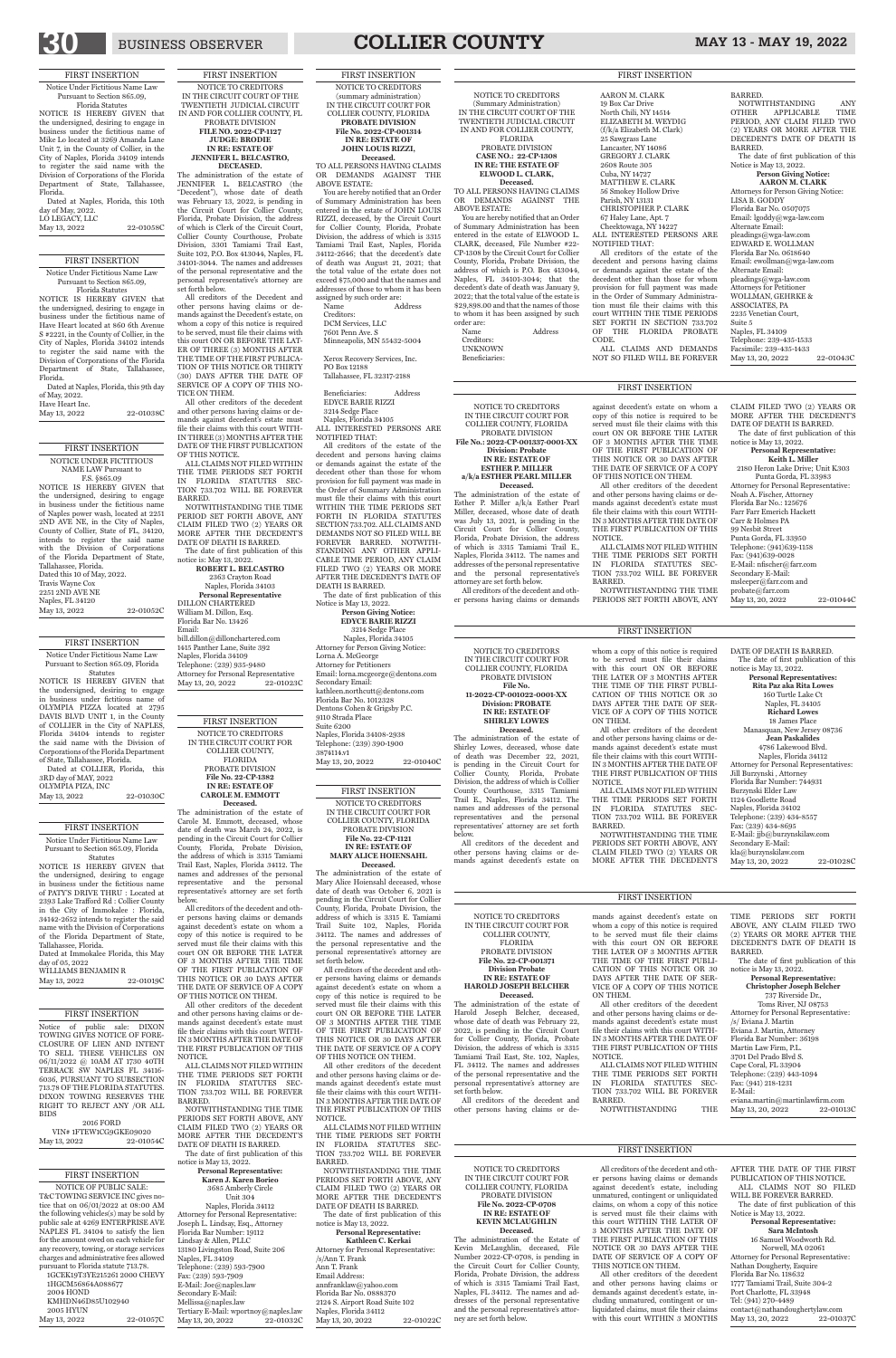## MAY 13 - MAY 19, 2022 **COLLIER COUNTY** BusinessObserverFL.com

NOTICE TO CREDITORS IN THE CIRCUIT COURT OF THE TWENTIETH JUDICIAL CIRCUIT, IN AND FOR COLLIER COUNTY, FLORIDA PROBATE DIVISION **File # 20-CP-2773 IN RE: THE ESTATE OF GEORGE C. SCHWIND, JR. Deceased.**

The administration of the estate of George C. Schwind, Jr., deceased, File No. 20-CP-2773, is pending in the Circuit Court for Collier County, Florida, Probate Division, the address of which is Collier County Government Complex 3315 E. Tamiami Trail N. 34112. The names and addresses of the personal representative and the personal representative's attorney are set forth below.

Attorney for Personal Representative: Brian McNamara, Esq. McNamara Legal Services, P.A. Fla. Bar No.: 98022 5425 Park Central Court Naples, FL 34109 P: 239-204-4766 F: 239-204-4767 E: Brian@mcnamaralegalservices.com May 13, 20, 2022 22-01048C

All creditors of the decedent and other persons having claims or demands against decedent's estate, including unmatured, contingent or unliquidated claims, on whom a copy of this notice is served must file their claims with this court WITHIN THE LATER OF 3 MONTHS AFTER THE DATE OF

THE FIRST PUBLICATION OF THIS NOTICE OR 30 DAYS AFTER THE DATE OF SERVICE OF A COPY OF THIS NOTICE ON THEM.

**Deceased.**<br>The administration of the estate of William A. Ferguson III, deceased, whose date of death was August 17, 2021, and whose Social Security Number is XXX-XX-8551, is pending in the Circuit Court for Collier County, Florida, Probate Division, the address of which is 3315 Tamiami Trail East, Suite 102, Naples, Florida 34112- 5324. The names and addresses of the personal representative and the

All other creditors of the decedent and other persons having claims or demands against decedent's estate, including unmatured, contingent or unliquidated claims, must file their claims with this court WITHIN 3 MONTHS AFTER THE DATE OF THE FIRST PUBLICATION OF THIS NOTICE.

ALL CLAIMS NOT SO FILED WILL BE FOREVER BARRED. The date of first publication of this

Notice is May 13, 2022. **Personal Representative:**

#### **Claudia Carr**

**/s/ Carol Ferguson Carol Ferguson** 10178 Sweetgrass Circle Naples, Florida 34104 Attorney for Personal Representative: /s/ Richard H. Breit Richard H. Breit Florida Bar No. 283436 Richard H. Breit, P.A. 8551 W Sunrise Blvd Ste 300 Plantation, Florida 33322 Telephone: (954) 452-1144 Email: rbreit@rhbpa.com May 13, 20, 2022 22-01053C

NOTICE TO CREDITORS IN THE CIRCUIT COURT FOR COLLIER COUNTY, FLORIDA PROBATE DIVISION **File No.:11-2022-CP-000806 Judge: Elizabeth V. Krier IN RE: ESTATE OF WILLIAM A. FERGUSON III** 

personal representative's attorney are set forth below. All creditors of the decedent and other persons having claims or demands against decedent's estate on whom a copy of this notice is required to be served must file their claims with this court WITHIN THE LATER OF 3 MONTHS AFTER THE TIME OF THE FIRST PUBLI-CATION OF THIS NOTICE OR 30 DAYS AFTER THE DATE OF SER-VICE OF A COPY OF THIS NOTICE ON THEM.

All other creditors of the decedent and other persons having claims or demands against decedent's estate must file their claims with this court WITH-IN 3 MONTHS AFTER THE DATE OF THE FIRST PUBLICATION OF THIS NOTICE.

1FABP28F9DF168186 1983 FORD 1HGFA16566L115162 2006 HOND 1YVHP82D555M70798 2005 MAZD NOVIN0200377286 1989 HMDE WDBJF70H4XA939544 1999 MERZ May 13, 2022 22-01059C

ALL CLAIMS NOT FILED WITHIN THE TIME PERIODS SET FORTH IN SECTION 733.702 OF THE FLORIDA PROBATE CODE WILL BE FOREV-ER BARRED.

KNAFG526087183114 2008 KIA May 13, 2022 22-01060C

NOTWITHSTANDING THE TIME PERIODS SET FORTH ABOVE, ANY CLAIM FILED TWO (2) YEARS OR MORE AFTER THE DECEDENT'S DATE OF DEATH IS BARRED. The date of first publication of this

NOTICE OF PUBLIC SALE: MACIAS TOWING gives notice that on 06/11/2022 at 08:00 AM the following vehicles(s) may be sold by public sale at 6450 BOTTLEBRUSH LANE, NAPLES, FL 34109 to satisfy the lien for the amount owed on each vehicle for any recovery, towing, or storage services charges and administrative fees allowed pursuant to Florida statute 713.78. 19UUA5666YA061786 2000 ACUR 1FAHP2D88DG184424 2013 FORD 1FMCU93178KD68536 2008 FORD 1GKDT13W2T2579410 1996 GMC 5N1AZ2MH1JN135459 2018 NISS May 13, 2022 22-01061C

notice is May 13, 2022. **Personal Representative:**

#### NOTICE TO CREDITORS IN THE CIRCUIT COURT FOR COLLIER COUNTY, FLORIDA PROBATE DIVISION **File No. 22-CP-1360 IN RE: ESTATE OF MAX E. HURT, Deceased**

The administration of the estate of MAX E. HURT, deceased, whose date of death was September 8, 2021, is pending in the Circuit Court for Collier County, Florida, Probate Division, the address of which is 3315 Tamiami Trail East, Naples, FL 34112. The names and addresses of the personal representative and the personal representative's attorney are set forth below.

> KMHFH4JG2EA395544 2014 HYUN May 13, 2022 22-01063C

All creditors of the decedent and other persons having claims or demands against decedent's estate, on whom a copy of this notice is required to be served, must file their claims with this court ON OR BEFORE THE LATER OF 3 MONTHS AFTER THE TIME OF THE FIRST PUBLICATION OF THIS NOTICE OR 30 DAYS AFTER THE DATE OF SERVICE OF A COPY OF THIS NOTICE ON THEM.

All other creditors of the decedent

and other persons having claims or de-

May 13, 20, 2022

mands against decedent's estate must file their claims with this court WITH-IN 3 MONTHS AFTER THE DATE OF THE FIRST PUBLICATION OF THIS NOTICE. ALL CLAIMS NOT FILED WITHIN

THE TIME PERIODS SET FORTH IN FLORIDA STATUTES SEC-TION 733.702 WILL BE FOREVER BARRED.

NOTWITHSTANDING THE TIME PERIOD SET FORTH ABOVE, ANY CLAIM FILED TWO (2) YEARS OR MORE AFTER THE DECEDENT'S DATE OF DEATH IS BARRED.

The date of first publication of this notice is: May 13, 2022.

#### **DEREK L. HURT**

**Personal Representative** 7101 Piper Glen Dr. Springfield, IL 62711 JAMES R. NICI, ESQ. Attorney for Personal Representative Florida Bar No. 0000507 Nici Law Firm, P.L. 1865 Veterans Park Drive, Suite 203 Naples, FL 34109 Telephone: (239) 449-6150 Email: jnici@nicilawfirm.com

#### FIRST INSERTION

NOTICE OF PUBLIC SALE: GETTING HOOKED TOWING LLC gives notice that on 06/03/2022 at 08:00 AM the following vehicles(s) may be sold by public sale at 4344 ENTER-PRISE AVE, SUITE 5, NAPLES, FL 34104 to satisfy the lien for the amount owed on each vehicle for any recovery, towing, or storage services charges and administrative fees allowed pursuant to Florida statute 713.78.

#### FIRST INSERTION

NOTICE OF PUBLIC SALE: GETTING HOOKED TOWING LLC gives notice that on 06/06/2022 at 08:00 AM the following vehicles(s) may be sold by public sale at 4344 ENTER-PRISE AVE, SUITE 5, NAPLES, FL 34104 to satisfy the lien for the amount owed on each vehicle for any recovery, towing, or storage services charges and administrative fees allowed pursuant to Florida statute 713.78.

#### FIRST INSERTION

#### FIRST INSERTION NOTICE UNDER FICTITIOUS

NAME LAW Pursuant to F.S. §865.09

# NOTICE IS HEREBY GIVEN that

the undersigned, desiring to engage in business under the fictitious name of Sharkey's Cut for Kids Naples, located at 5022 Eclipse court, in the City of Naples, County of Collier, State of FL, 34104, intends to register the said name with the Division of Corporations of the Florida Department of State, Tallahas-

see, Florida. Dated this 11 of May, 2022. 5022 Eclipse court Naples, FL 34104

May 13, 2022 22-01062C

SHARKEYS LIBE ENTERPRISE LLC

FIRST INSERTION

NOTICE OF PUBLIC SALE: MORLEYS TOWING OF NAPLES gives notice that on 06/06/2022 at 10:00 AM the following vehicles(s) may be sold by public sale at 6344 JANES LANE,NAPLES, FL 34109 to satisfy the lien for the amount owed on each vehicle for any recovery, towing, or storage services charges and administrative fees allowed pursuant to Florida statute 713.78.

19UUA56872A026795 2002 ACUR 1C3EL65RX4N164697 2004 CHRY 1FAFP53U84A152213 2004 FORD 1FMZU64W32UA84321 2002 FORD 1GNEK13ZX2R147108 2002 CHEV 1HGEJ8142TL001559 1996 HOND JN1HZ16S2GX084558 1986 NISS

LV10186

**MANATEE COUNTY:** manateeclerk.com **| SARASOTA COUNTY:** sarasotaclerk.com

**CHARLOTTE COUNTY:** charlotte.realforeclose.com **| LEE COUNTY:** leeclerk.org

**COLLIER COUNTY:** collierclerk.com **| HILLSBOROUGH COUNTY:** hillsclerk.com

**PASCO COUNTY:** pasco.realforeclose.com **| PINELLAS COUNTY:** pinellasclerk.org

**POLK COUNTY:** polkcountyclerk.net **| ORANGE COUNTY:** myorangeclerk.com

## OFFICIAL COURTHOUSE WEBSITES:

Check out your notices on: www.floridapublicnotices.com



#### The Business Observer offers:

- Electronic invoicing and E-filing capabilities
- Professional staff to quickly assist you
- Low competitive flat rates
- Qualified legal status
- All print notices published by the Business Observer are automatically placed on BusinessObserverFL.com and FloridaPublicNotices.com at no additional cost



## The Public Notice laws are changing, but working with us is not.

To publish your legal notices, call Kristen: 941-906-9386, ext. 323



When the new laws\* go into effect Jan.1, 2022, the Business Observer will still be in compliance. Which means doing business with us will still be simple, fast, affordable and accurate.

\*Florida House Bill 35

Sarasota / Manatee counties

Hillsborough County

Pasco County



**legal@businessobserverfl.com**

# SAVE TIME E-mail your Legal Notice

LV10264

#### FIRST INSERTION

#### FIRST INSERTION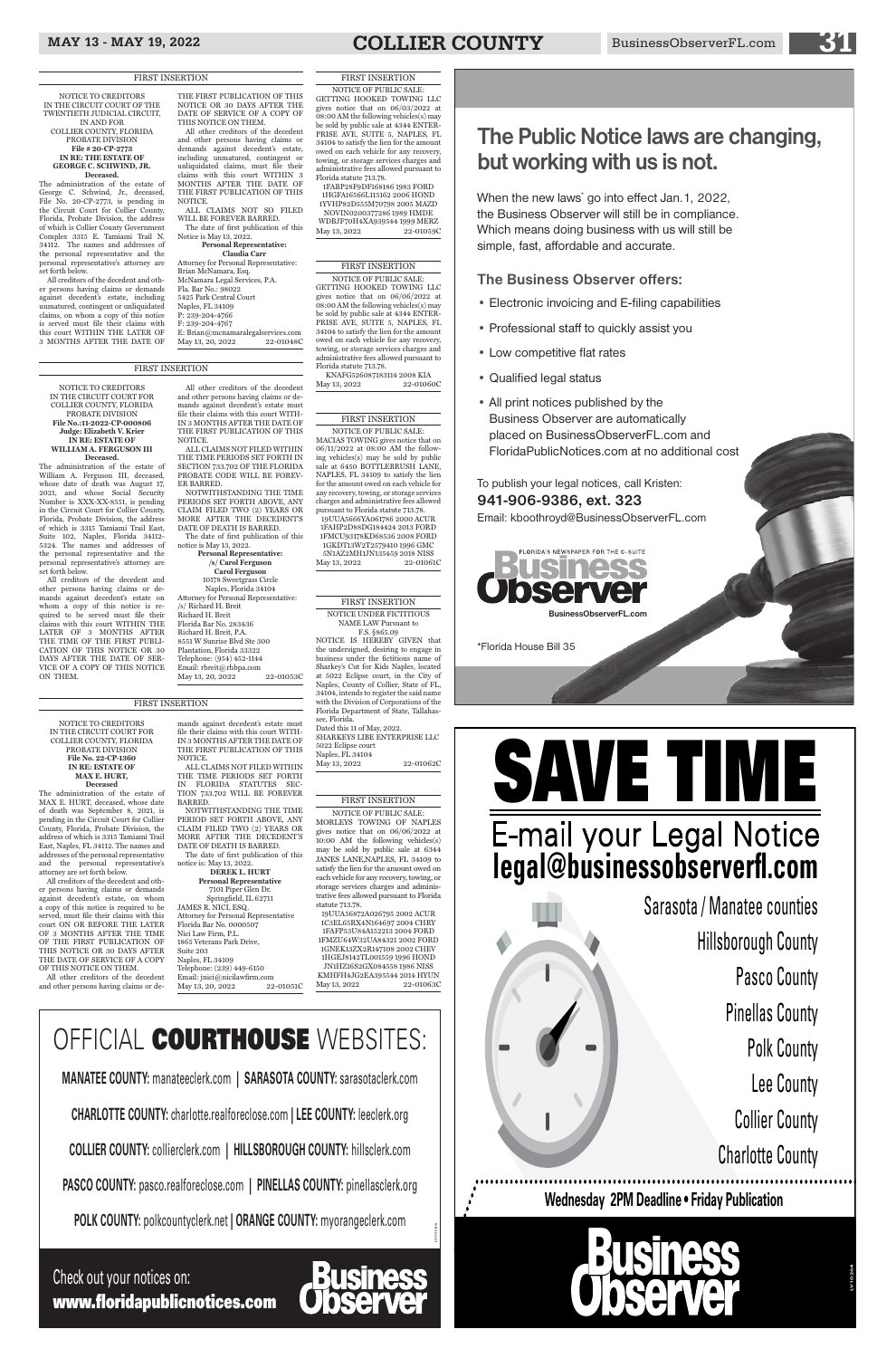## BUSINESS OBSERVER **COLLIER COUNTY** MAY 13 - MAY 19, 2022

NOTICE TO CREDITORS IN THE CIRCUIT COURT OF THE TWENTIETH JUDICIAL CIRCUIT This notice is provided pursuant to Administrative Order No.2.065. In accordance with the Americans with Disabilities Act, if you are a person with a disability who needs any accommodation in order to participate in this proceeding, you are entitled, at no cost to you, to the provision of certain assistance. Please contact Charles Rice, Administrative Services Manager, whose office is located at 3315 East Tamiami Trail, Suite 501, Naples, Florida 34112, and whose telephone number is (239) 252-8800, at least 7 days before your scheduled court appearance, or immediately upon receiving this notification if the time before the scheduled appearance is less than 7 days; if you are hearing or voice impaired, call 711. Dated this 22 day of April, 2022. CRYSTAL K. KINZEL As Clerk of said Court (SEAL) By Gina Karlen As Deputy Clerk Submitted by: Kahane & Associates, P.A. 8201 Peters Road, Ste.3000 Plantation, FL 33324 Telephone: (954) 382-3486 Telefacsimile: (954) 382-5380 Designated service email: notice@kahaneandassociates.com File No.: 18-00691 JPC V4.20190425 May 13, 20, 2022 22-01018C

## **SUBSEQUENT INSERTIONS**

IN AND FOR

COLLIER COUNTY, FL PROBATE DIVISION **FILE NO. 2022-CP-001302 JUDGE: Krier IN RE: ESTATE OF RICHARD K. WEBER,**

**DECEASED.**

The administration of the estate of RICHARD K. WEBER (the "Decedent"), is pending in the Circuit Court for Collier County, Florida, Probate Division, the address of which is Clerk of the Circuit Court, Collier County Courthouse, Probate Division, 3301 Tamiami Trail East, Suite 102, P.O. Box 413044, Naples, Florida 34101-3044. The names and addresses of the personal representative and the personal representative's attorney are set forth below.

All creditors of the Decedent and other persons having claims or demands against the Decedent's estate, on whom a copy of this notice is required to be served, must file their claims with this court ON OR BEFORE THE LAT-ER OF THREE (3) MONTHS AFTER THE TIME OF THE FIRST PUBLICA-TION OF THIS NOTICE OR THIRTY (30) DAYS AFTER THE DATE OF SERVICE OF A COPY OF THIS NO-TICE ON THEM.

All other creditors of the Decedent and other persons having claims or de-

mands against decedent's estate must file their claims with this court WITH-IN THREE (3) MONTHS AFTER THE DATE OF THE FIRST PUBLICATION OF THIS NOTICE.

ALL CLAIMS NOT FILED WITHIN THE TIME PERIODS SET FORTH IN FLORIDA STATUTES SEC-TION 733.702 WILL BE FOREVER BARRED.

NOTWITHSTANDING THE TIME PERIOD SET FORTH ABOVE, ANY CLAIM FILED TWO (2) YEARS OR MORE AFTER THE DECEDENT'S DATE OF DEATH IS BARRED.

The date of first publication of this notice is: May 6, 2022.

**HEIDI WILKE**

4249 East Wescott Drive Phoenix, Arizona 85050 Personal Representative QUARLES & BRADY LLP

s/Courtney C. Pugh

T. Robert Bulloch, Esq. Florida Bar No. 633127 E-Mail: Robert.Bulloch@quarles.com Courtney C. Pugh, Esq. Florida Bar No. 125106

E-Mail: Courtney.Pugh@quarles.com 1395 Panther Lane, Suite 300 Naples, Florida 34109 Phone: (239) 262-5959 Facsimile: (239) 434-4999 Attorneys for Personal Representative

May 6, 13, 2022 22-00998C

#### SECOND INSERTION

NOTICE TO CREDITORS IN THE CIRCUIT COURT FOR COLLIER COUNTY, FLORIDA

PROBATE DIVISION **File No. 22-CP-000878 Division Probate IN RE: ESTATE OF DAVID L. FENELON**

#### **Deceased.**

The administration of the estate of DAVID L. FENELON, deceased, whose date of death was February 28, 2022, is pending in the Circuit Court for Collier County, Florida, Probate Division, the address of which is 3315 Tamiami Trail East, Suite 102, Naples, Florida 34112. The names and addresses of the personal representatives and the personal representatives' attorney are set forth below.

All creditors of the decedent and other persons having claims or demands against decedent's estate on whom a copy of this notice is required to be served must file their claims with this court ON OR BEFORE THE LATER OF 3 MONTHS AFTER THE TIME OF THE FIRST PUBLICATION OF THIS NOTICE OR 30 DAYS AFTER THE DATE OF SERVICE OF A COPY OF THIS NOTICE ON THEM.

All other creditors of the decedent and other persons having claims or demands against decedent's estate must file their claims with this court WITH-IN 3 MONTHS AFTER THE DATE OF THE FIRST PUBLICATION OF THIS

#### NOTICE.

ALL CLAIMS NOT FILED WITHIN THE TIME PERIODS SET FORTH IN FLORIDA STATUTES SEC-TION 733.702 WILL BE FOREVER BARRED.

NOTWITHSTANDING THE TIME PERIODS SET FORTH ABOVE, ANY CLAIM FILED TWO (2) YEARS OR MORE AFTER THE DECEDENT'S DATE OF DEATH IS BARRED.

The date of first publication of this notice is May 6, 2022.

#### **Personal Representatives:**

**/s/ Joyce A. Fenelon JOYCE A. FENELON** 8566 Veronawalk Circle Naples, Florida 34114 **/s/ Thomas D. Fenelon THOMAS D. FENELON**

20 Winewood Ct. Fort Myers, Florida 33919 Attorney for Personal Representative: /s/ Carl E. Westman CARL E. WESTMAN Attorney Florida Bar Number: 121579 HAHN LOESER & PARKS LLP 5811 Pelican Bay Boulevard,

Suite 650 Naples, Florida 34108 Telephone: (239) 254-2900 Fax: (239) 451-4036 E-Mail: cwestman@hahnlaw.com Secondary E-Mail: lblack@hahnlaw.com 13498490.1

May 6, 13, 2022 22-00983C

SECOND INSERTION

FIRST INSERTION

NOTICE OF ACTION FOR PATERNITY IN THE CIRCUIT COURT OF THE TWENTIETH JUDICIAL CIRCUIT, IN AND FOR COLLIER COUNTY, FLORIDA **Case No.: 22-DR-000860 Division: Domestic Relations ELSY MARINA CASTRO PEREZ, Petitioner, and JIMMY SMITH BONILLA** 

- **MOLINA,**
- **Respondent**

TO: Jimmy Smith Bonilla Molina 1045 Bayshore Dr Naples, FL 34112

YOU ARE NOTIFIED that an action has been filed against you and that you are required to serve a copy of your written defenses, if any, to it on Neil Morales, Esq., whose address is 2272 Airport Road South, Suite 209, Naples, FL 34112 on or before July 01, 2022, and file the original with the clerk of this Court at Collier County Courthouse, 3315 East Tamiami Trail, Naples, FL 34112, before service on Petitioner or immediately thereafter. If you fail to do so, a default may be entered against you for the relief demanded in the petition.

> 2101 NE 26TH STREET FT. LAUDERDALE, FL 33305 service@delucalawgroup.com 954-368-1311 19-03523-1 May 13, 20, 2022 22-01014C

Copies of all court documents in this case, including orders, are available at the Clerk of the Circuit Court's office. You may review these documents upon request.

You must keep the Clerk of the Circuit Court's office notified of your current address. (You may file Designation of Current Mailing and E-Mail Address, Florida Supreme Court Approved Family Law Form 12.915.) Future papers in this lawsuit will be mailed or e-mailed to the addresses on record at the clerk's office.

WARNING: Rule 12.285, Florida Family Law Rules of Procedure, requires certain automatic disclosure of documents and information. Failure to comply can result in sanctions, including dismissal or striking of pleadings. Dated: May 06 2022

CRYSTAL K. KINZEL CLERK OF THE CIRCUIT COURT (Seal) By: Sam Martinez Deputy Clerk May 13, 20, 27; June 3, 2022

22-01026C

#### FIRST INSERTION

LOT 50, BLOCK B, HAMMOCK ISLES, ACCORDING TO THE PLAT THEREOF AS RECORD-ED IN PLAT BOOK 40, PAGES 40 THROUGH 46, OF THE PUBLIC RECORDS OF COL-LIER COUNTY, FLORIDA.

YOU ARE NOTIFIED that an action for DISSOLUTION OF MARRIAGE has been filed against you and that you are required to serve a copy of your written defenses, if any, to it on ANNA KARINA QUINTANA OLIVERA, whose address is 4536 31st PL SW, NAPLES, FL 34116 on or before 4/5/2021, and file the original with the clerk of this Court at 3315 Tamiami Trail East, Ste. 102, NAPLES, FL 34112 before service on Petitioner or immediately thereafter. If you fail to do so, a default may be entered against you for the relief demanded in the petition.

Copies of all court documents in this case, including orders, are available at the Clerk of the Circuit Court's office. You may review these documents upon request.

To: THE UNKNOWN HEIRS,<br>BENEFICIARIES. DEVISEES. BENEFICIARIES, GRANTEES, ASSIGNORS, CREDITORS AND TRUSTEES CREDITORS AND TRUSTEES OF THE ESTATE OF JULIE CUE A/K/A JULIA L. CUE A/K/A JULIA LAUDELINA CUE (DECEASED) RESIDENCE: UNKNOWN LAST KNOWN ADDRESS: 1920

You must keep the Clerk of the Circuit Court's office notified of your current address. (You may file Designation of Current Mailing and E-Mail Address, Florida Supreme Court Approved Family Law Form 12.915.) Future papers in this lawsuit will be mailed or e-mailed to the addresses on record at the clerk's

office. WARNING: Rule 12.285, Florida Family Law Rules of Procedure, requires certain automatic disclosure of documents and information. Failure to comply can result in sanctions, including dismissal or striking of pleadings.

Dated: Mar 08 2021. CLERK OF THE CIRCUIT COURT By: Mark V. Pomplas Deputy Clerk

May 13, 20, 27; June 3, 2022 22-01027C

FOR COLLIER COUNTY, FLORIDA CIVIL DIVISION: **CASE NO.: 2009-CA-010813 US BANK NATIONAL ASSOCIATION, AS TRUSTEE FOR CREDIT SUISSE FIRST BOSTON CSFB 2005-11, Plaintiff, vs. BARBARA ANN KELLY A/K/A** 

**BARBARA KELLY A/K/A BARBARA RAE KELLY, et al., Defendants.**

> Tromberg, Morris & Poulin, PLLC attorneys for Plaintiff 1515 South Federal Highway, Suite 100 Boca Raton. FL 33432 Our Case #: 21-000459-FHA-REV-F\11-2022-CA-000146-0001-XX\PHH<br>May 13, 20, 2022 22-01031C May 13, 20, 2022

#### NOTICE OF FORECLOSURE SALE IN THE CIRCUIT COURT OF THE 20TH JUDICIAL CIRCUIT, IN AND IDA.

NOTICE IS HEREBY GIVEN pursuant to Final Judgment of Foreclosure dated the 9th day of September 2015 and entered in Case No. 2009-CA-010813 of the Circuit Court of the 20th Judicial Circuit in and for Collier County, Florida, wherein US BANK NATIONAL ASSOCIATION, AS TRUSTEE FOR CREDIT SUISSE FIRST BOSTON CSFB 2005-11, is the Plaintiff BAR-BARA ANN KELLY, GREGORY B. MYERS, SUNTRUST BANK, NAVY FEDERAL CREDIT UNION AND FI-DELITY & DEPOSIT COMPANY OF MARYLAND, et al, are defendants. The Clerk of this Court shall sell to the highest and best bidder for cash at the, the Lobby on the 3rd Floor of the Courthouse Annex, Collier County Courthouse, 3315 Tamiami Trail East, Naples, FL 34112, 11:00 AM on the 26th day of May 2022, the following described property as set forth in said Final Judgment, to wit:

or reject any and/or all bids. 2A8HR64X69R627283 2009 CHRYSLER TOWN & COUNTRY May 13, 2022 22-01017C

unit#338 - Michael Keller auction date : 5/31/2022 May 13, 20, 2022 22-01021C

LOT 10, BLOCK 7, NAPLES GOLF AND BEACH CLUB TRACT, ACCORDING TO THE PLAT IN PLAT BOOK 2, PAGE

78, OF THE PUBLIC RECORDS OF COLLIER COUNTY, FLOR-

A/K/A 700 GULF SHORE BLVD NORTH, NAPLES, FL 34102

ANY PERSON CLAIMING AN IN-TEREST IN THE SURPLUS FROM THE SALE, IF ANY, OTHER THAN THE PROPERTY OWNER AS OF THE DATE OF THE LIS PENDENS MUST FILE A CLAIM WITH THE CLERK BEFORE THE CLERK REPORTS THE SURPLUS AS UNCLAIMED.

If you are a person with a disability who needs any accommodation in order to participate in this proceeding, you are entitled, at no cost to you, to the provision of certain assistance. Please contact Charles Rice, Administrative Services Manager, whose office is located at 3315 East Tamiami Trail, Suite 501, Naples, Florida 34112, and whose telephone number is (239) 252-8800, at least 7 days before your scheduled court appearance, or immediately upon receiving this notification if the time before the scheduled appearance is less than 7 days; if you are hearing or voice impaired, call 711.

> Dated at Marco Island, Florida, this 6th day of May, 2022. MARCO LUTHERAN CHURCH, INC.

| OF MARCO ISLAND |           |
|-----------------|-----------|
| May 13, 2022    | 22-01025C |

Notice is hereby given that HANSEN BUSINESS SOLUTIONS "LLC.", OWNER, desiring to engage in business under the fictitious name of HWIC located at 7190 DOMINICA DRIVE, NAPLES, FLORIDA 34113 intends to register the said name in COLLIER county with the Division of Corporations, Florida Department of State, pursuant to section 865.09 of the Florida **Statutes** 

May 13, 2022 22-01036C

Dated this 3 day of May 2022. CRYSTAL K. KINZEL Clerk of the Circuit Court By: Gina Karlen Deputy Clerk DELUCA LAW GROUP

2019 HYUN VIN# 5NPD84LF5KH432994 May 13, 2022 22-01035C

## RE-NOTICE OF

Notice is hereby given that YOANDRY GARCIA, OWNER, desiring to engage in business under the fictitious name of Y&Y NETWORK SOLUTIONS located at 2982 26TH AVE SE, NAPLES, FLORIDA 34117 intends to register the said name in COLLIER county with the Division of Corporations, Florida Department of State, pursuant to section 865.09 of the Florida Statutes. May 13, 2022 22-01042C

FORECLOSURE SALE IN THE CIRCUIT COURT OF THE 20TH JUDICIAL CIRCUIT, IN AND FOR COLLIER COUNTY, FLORIDA CIVIL DIVISION **CASE NO. 11-2014-CA-002244-0001-XX JPMORGAN CHASE BANK, NATIONAL ASSOCIATION, Plaintiff, vs. GAETANO RAVANA AS CO TRUSTEE OF THE 5688 HAMMOCK ISLES DRIVE TRUST DATED MAY 16, 2006; JOANN** 

#### **DEBARTOLO AS CO TRUSTEE OF THE 5688 HAMMOCK ISLES DRIVE TRUST DATED MAY 16 2006; ET AL,**

**Defendant(s)** NOTICE IS HEREBY GIVEN pursuant to an Order Rescheduling Foreclosure Sale filed April 21, 2022 and entered in Case No. 11-2014-CA-002244-0001- XX, of the Circuit Court of the 20th Judicial Circuit in and for COLLIER County, Florida, wherein JPMorgan Chase Bank, National Association is Plaintiff and GAETANO RAVANA AS CO TRUSTEE OF THE 5688 HAM-MOCK ISLES DRIVE TRUST DATED MAY 16, 2006; JOANN DEBARTOLO AS CO TRUSTEE OF THE 5688 HAM-MOCK ISLES DRIVE TRUST DATED MAY 16 2006; THE UNKNOWN BEN-EFICIARIES OF THE 5688 HAM-MOCK ISLES DRIVE TRUST, DATED MAY 16, 2006; THOMAS C. RAVANA A/K/A THOMAS RAVANA; ANY AND ALL UNKNOWN PARTIES CLAIM-ING BY, THROUGH, UNDER AND THE HEREIN NAMED INDIVIDUAL DEFENDANT(S) WHO ARE NOT KNOWN TO BE DEAD OR ALIVE, WHETHER SAID UN-KNOWN PARTIES MAY CLAIM AN INTEREST AS SPOUSES, HEIRS, DEVISEES, GRANTEES, OR OTH-ER CLAIMANTS.; UNKNOWN PARTY #1, UNKNOWN PARTY #2, UNKNOWN PARTY #3, AND UN-KNOWN PARTY #4, THE NAMES BEING FICTITIOUS TO ACCOUNT FOR PARTIES IN POSSESSION; HAMMOCK ISLES ESTATES HOME-OWNERS' ASSOCIATION, INC.; HAMMOCK ISLES MASTER AS-SOCIATION, INC.; THE UNITED STATES OF AMERICA; THE VINE-YARDS COMMUNITY ASSOCIA-TION, INC.; VINEYARDS UTILITY,

INC; are defendants. CRYSTAL K. KINZEL, the Clerk of the Circuit Court, will sell to the highest and best bidder for cash ON THE THIRD FLOOR LOBBY OF THE COURTHOUSE AN-NEX, at 3315 TAMIAMI TRAIL EAST, NAPLES in COLLIER County, FLORI-DA 34112, at 11:00 A.M., on the 26 day of May, 2022, the following described property as set forth in said Final Judgment, to wit:

Any person claiming an interest in the surplus from the sale, if any, other than the property owner as of the date of the lis pendens must file a claim before the Clerk reports the surplus as unclaimed.

#### NOTICE OF ACTION IN THE CIRCUIT COURT OF THE TWENTIETH JUDICIAL CIRCUIT, IN AND FOR COLLIER COUNTY, FLORIDA.

FIRST INSERTION FIRST INSERTION

**CASE NO. 11-2022-CA-000146-0001-XX BANK OF NEW YORK MELLON TRUST COMPANY, N.A. AS TRUSTEE FOR MORTGAGE ASSETS MANAGEMENT SERIES I TRUST, PLAINTIFF, VS.**

**THE UNKNOWN HEIRS, BENEFICIARIES, DEVISEES, GRANTEES, ASSIGNORS, CREDITORS AND TRUSTEES OF THE ESTATE OF JULIE CUE A/K/A JULIA L. CUE (DECEASED), ET AL.**

**DEFENDANT(S).**

Desoto Blvd South, Naples, FL 34117 YOU ARE HEREBY NOTIFIED that an action to foreclose a mortgage on the following described property located in Collier County, Florida:

THE NORTH 180 FEET OF TRACT 69, LESS THE SOUTH 15 FEET THEREOF, OF GOLD-EN GATE ESTATES, UNIT 85, ACCORDING TO THE PLAT THEREOF RECORDED IN PLAT BOOK 5, AT PAGE 24, IN THE PUBLIC RECORDS OF COLLIER COUNTY, FLORIDA.

has been filed against you, and you are required to serve a copy of your written defenses, if any, to this action, on Tromberg, Morris & Poulin, PLLC,

#### attorneys for Plaintiff, whose address is 1515 South Federal Highway, Suite 100, Boca Raton, FL 33432, and file the original with the Clerk of the Court, within 30 days after the first publication of this notice, either before or immediately thereafter, otherwise a default may be entered against you for the relief demanded in the Complaint.

This notice shall be published once a week for two consecutive weeks in the Business Observer.

If you are a person with a disability who needs any accommodation in order to participate in this proceeding, you are entitled, at no cost to you, to the provision of certain assistance. Please contact ADA Coordinator Collier County, John Carter, Administrative Services Manager at 239-252-8800 , 3315 East Tamiami Trail, Suite 501, Naples, FL 34112 at least 7 days before your scheduled court appearance, or immediately upon receiving this notification if the time before the scheduled appearance is less than 7 days; if you are hearing or voice impaired, call 711. Date: May 06 2022

Crystal K. Kinzel Clerk of the Circuit Court (SEAL) By: Kathleen Murray Deputy Clerk of the Court Kathleen Murray

#### FIRST INSERTION

NOTICE OF PUBLIC SALE: BALD EAGLE TOWING AND RECOV-ERY gives Notice of Foreclosure of Lien and intent to sell these vehicles on 05/30/2022 08:00 AM at 3935 Enterprise Ave , Naples, FL 34104 pursuant to subsection 713.78 of the Florida Statutes. BALD EAGLE TOWING AND RECOVERY reserves the right to accept or reject any and/ or all bids. 2D8HN54X88R792670 2008 DODGE

#### GRAND CARAVAN SXT<br>3. 2022 22-01016C May 13, 2022

FIRST INSERTION NOTICE OF PUBLIC SALE: BALD EAGLE TOWING AND RECOVERY gives Notice of Foreclosure of Lien and intent to sell these vehicles on 05/31/2022 08:00 AM at 3935 Enterprise Ave , Naples, FL 34104 pursuant to subsection 713.78 of the Florida Statutes. BALD EAGLE TOWING AND RECOVERY reserves the right to accept

LMT

| <b>FIRST INSERTION</b>    |  |
|---------------------------|--|
| Notice Of Sale            |  |
| Affordable Secure Storage |  |
| 5775 SR 80 W              |  |
| Labelle, Fl 33935         |  |
| $(863)674 - 1876$         |  |

Personal Property consisting of sofas, TVs, clothes, boxes, household goods, totes, boat and trailer and other personal property used in home, office, or garage will be sold or otherwise disposed of at public sales on the dates and times indicated below to satisfy owners lien for rent and fees due in accordance with Florida Statues: Self storage act, Sections 83.806 and 83:807. all items or spaces may not be available for sale. Cash or Credit cards only for all purchases & tax resale certificates required if applicable. unit#320 - April White

FIRST INSERTION

NOTICE OF PUBLIC SALE: ECONOMY BODY SHOP INC. gives notice that on 05/29/2022 at 09:00 AM the following vehicles(s) may be sold by public sale at ECONOMY BODY SHOP & TOWING INC, 2240 DAVIS BLVD, NAPLES, FL 34104 to satisfy the lien for the amount owed on each vehicle for any recovery, towing, or storage services charges and administrative fees allowed pursuant to Florida statute 713.78.

1G1ZG57BX9F204198 2009 CHEV<br>
Mav 13. 2022 22-01034C May 13, 2022

#### FIRST INSERTION

Notice Under Fictitious Name Law According to Florida Statute Number 865.09

NOTICE IS HEREBY GIVEN that the undersigned, desiring to engage in business under the Fictitious Name of Solaris Healthcare Consulting located at PO Box 110881 in the City of Naples, Collier County, FL 34108 intends to register the said name with the Division of Corporations of the Department of State, Tallahassee, Florida.

Dated this 5 day of May, 2022. Happy Holdings LLC

May 13, 2022 22-01024C

#### FIRST INSERTION

Notice Under Fictitious Name Law Pursuant to Section 865.09, Florida Statutes

NOTICE IS HEREBY GIVEN that the undersigned, desiring to engage in business under the fictitious name of Marco Lutheran Church Foundation located at 525 N. Collier Boulevard, in the County of Collier, in the City of Marco Island, Florida 34145 intends to register the said name with the Division of Corporations of the Florida Department of State, Tallahassee, Florida.

#### FIRST INSERTION

#### FIRST INSERTION Notice of public sale: VICTORY

TOWING GIVES NOTICE OF FORE-CLOSURE OF LIEN AND INTENT TO SELL THESE VEHICLES ON 05/23/2022 @ 10AM AT 1730 40TH TERRACE SW NAPLES FL 34116- 6036, PURSUANT TO SUBSECTION 713.78 OF THE FLORIDA STATUTES. VICTORY TOWING RESERVES THE RIGHT TO REJECT ANY /OR ALL BIDS

#### FIRST INSERTION

Notice is hereby given that DENISE ANN PRICE, OWNER, desiring to engage in business under the fictitious name of THE ARTISAN GEMINI located at 2380 EVERGLADES BLVD S, NAPLES, FLORIDA 34117 intends to register the said name in COLLIER county with the Division of Corporations, Florida Department of State, pursuant to section 865.09 of the Florida Statutes.

May 13, 2022 22-01041C

#### FIRST INSERTION

#### FIRST INSERTION

NOTICE OF PUBLIC SALE: BAKERS TOWING & EMERGENCY SERVICES, INC. gives notice that on 06/02/2022 at 08:00 AM the following vehicles(s) may be sold by public sale at 2318 J AND C BLVD NAPLES FL 34109 to satisfy the lien for the amount owed on each vehicle for any recovery, towing, or storage services charges and administrative fees allowed pursuant to Florida statute 713.78. 5N1BV28U38N119510 2008 NISSAN

May 13, 2022 22-01046C

#### FIRST INSERTION

NOTICE OF PUBLIC SALE: AA AUTO OF COLLIER COUNTY gives notice that on 06/14/2022 at 08:00 AM the following vehicles(s) may be sold by public sale at 2240 CORPO-RATION BLVD NAPLES, FLORIDA 34109 to satisfy the lien for the amount owed on each vehicle for any recovery, towing, or storage services charges and administrative fees allowed pursuant to Florida statute 713.78. 1GT49REYXMF195392 2021 GMC

May 13, 2022 22-01055C

#### FIRST INSERTION

NOTICE OF PUBLIC SALE: AA AUTO OF COLLIER COUNTY gives notice that on 06/01/2022 at 08:00 AM the following vehicles(s) may be sold by public sale at 2240 CORPO-RATION BLVD NAPLES, FLORIDA 34109 to satisfy the lien for the amount owed on each vehicle for any recovery, towing, or storage services charges and administrative fees allowed pursuant to Florida statute 713.78.

KM8SC13D16U098604 2006 HYUN May 13, 2022 22-01056C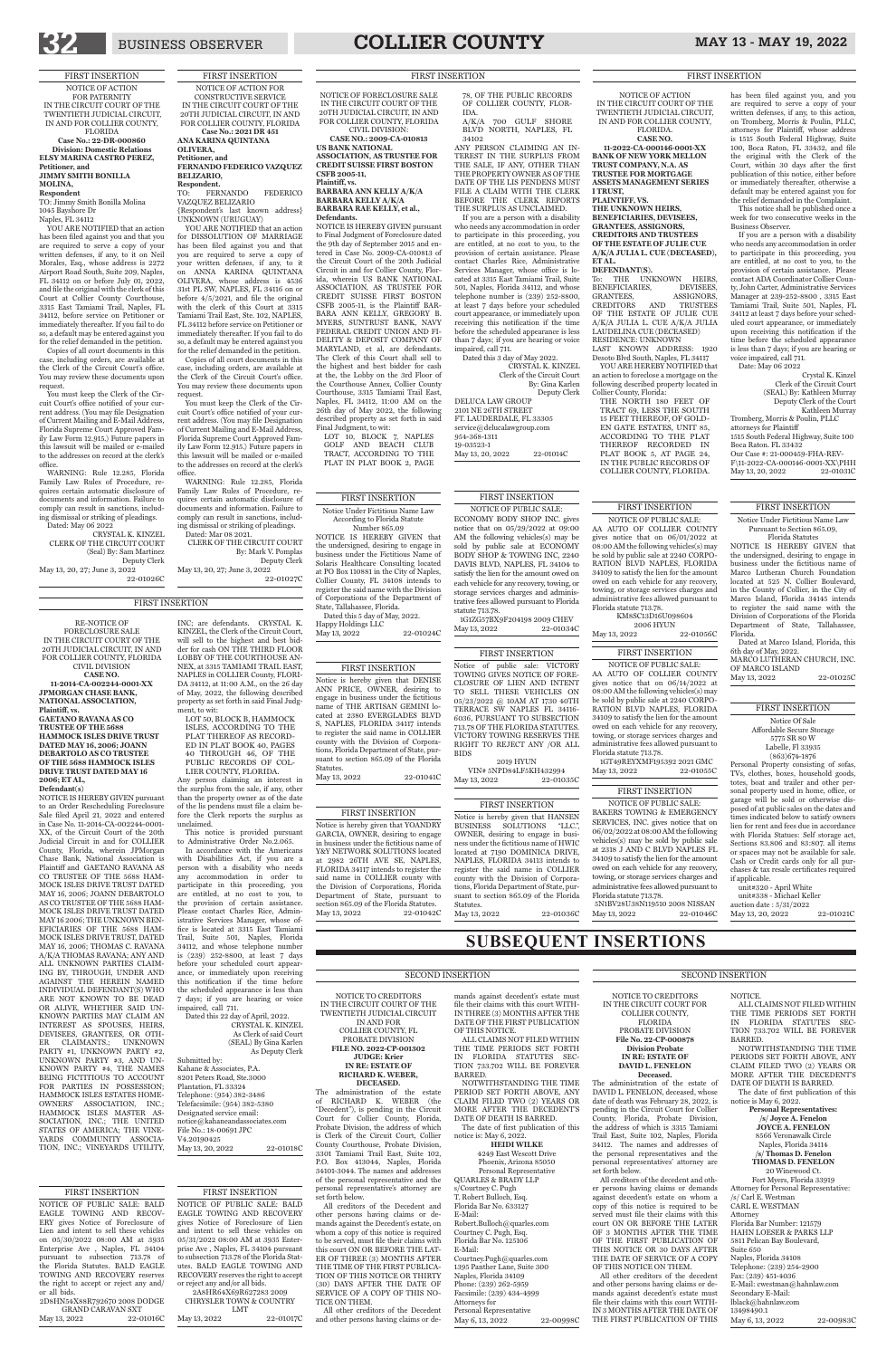## MAY 13 - MAY 19, 2022 **COLLIER COUNTY** BusinessObserverFL.com

#### NOTICE OF FORECLOSURE SALE IN THE CIRCUIT COURT OF THE TWENTIETH JUDICIAL CIRCUIT IN AND FOR COLLIER COUNTY,

#### FLORIDA

**CASE NO.: 2019-CA-001137 THE MONEY SOURCE, INC., Plaintiff, v.**

#### **DINO J. CASSISI, et al., Defendants.**

NOTICE is hereby given that Crystal K. Kinzel, Clerk of the Circuit Court of Collier County, Florida, will on June 9, 2022, at 11:00 a.m. ET, in the lobby on the third floor of the Courthouse Annex, Collier County Courthouse, 3315 Tamiami Trail East, Naples, FL 34112 in accordance with Chapter 45, F.S., offer for sale and sell to the highest and best bidder for cash, the following described property situated in Collier County, Florida, to wit:

Lot 20, Coquina at Maple Ridge, Phase 2 and 3, a subdivision according to the plat thereof recorded at Plat Book 61, Page 31, in the Public Records of Collier County, Florida

Property Address: 5409 Cameron Drive, Ave Maria, FL, 34142 pursuant to the Final Judgment of Foreclosure entered in a case pending in said Court, the style and case number of which is set forth above.

Tiffany & Bosco, P.A 1201 S. Orlando Ave., Suite 430 Winter Park, FL 32789 (205) 930-5200  $floridaservice@tbl$ May 6, 13, 2022 22-00995C

Any person claiming an interest in the surplus from the sale, if any, other than the property owner as of the date of the Lis Pendens must file a claim before the clerk reports the surplus as unclaimed.

If the sale is set aside for any reason, the Purchaser at the sale shall be entitled only to a return of the deposit paid. The Purchaser shall have no further recourse against the Mortgagor, the Mortgagee or the Mortgagee's attorney.

If you are a person with a disability who needs any accommodation in order to participate in this proceeding, you are entitled, at no cost to you, to the provision of certain assistance. Please contact Charles Rice, Administrative Services Manager, whose office is located at 3315 East Tamiami Trail, Suite 501, Naples, Florida 34112, and whose telephone number is (239) 252-8800, at least 7 days before your scheduled court appearance, or immediately upon receiving this notification if the time before the scheduled appearance is less than 7 days; if you are hearing or voice impaired, call 711.

WITNESS my hand and official seal of this Honorable Court this 2 day of May, 2022.

Crystal K. Kinzel Clerk of the Circuit Court (SEAL) By: G Karlen DEPUTY CLERK Gina Karlen

NOTICE OF FORECLOSURE SALE IN THE CIRCUIT COURT OF THE 20TH JUDICIAL CIRCUIT, IN AND FOR COLLIER COUNTY, FLORIDA. **CASE No.** 

#### GREENSPOON MARDER, LLP 100 West Cypress Creek Road Trade Centre South, Suite 700 Fort Lauderdale, FL 33309 954-491-1120 (32875.2018/) May 6, 13, 2022 22-00999C

**11-2018-CA-003579-0001-XX BANK OF NEW YORK MELLON AS SUCCESSOR BY MERGER TO BANK OF NEW YORK** 

#### **MELLON AS SUCCESSOR BY MERGER TO BANK OF NEW YORK AS TRUSTEE FOR THE CERTIFICATEHOLDERS CWMBS, INC. CHL MORTGAGE PASS-THROUGH TRUST 2005-HYB10 MORTGAGE PASS-THROUGH CERTIFICATES SERIES 2005-HYB10, Plaintiff, vs. AVILA, MARNEY, et. al., Defendants.**

NOTICE IS HEREBY GIVEN pursuant to an Order or Final Judgment entered in Case No. 11-2018-CA-003579-0001- XX of the Circuit Court of the 20TH Judicial Circuit in and for COLLIER County, Florida, wherein, BANK OF<br>NEW YORK MELLON AS SUCCES-YORK MELLON AS SUCCES-SOR BY MERGER TO BANK OF NEW YORK MELLON AS SUCCES-SOR BY MERGER TO BANK OF NEW YORK AS TRUSTEE FOR THE CER-TIFICATEHOLDERS CWMBS, INC. CHL MORTGAGE PASS-THROUGH TRUST 2005-HYB10 MORTGAGE PASS-THROUGH CERTIFICATES SERIES 2005-HYB10, Plaintiff, and, AVILA, MARNEY, et. al., are Defendants, I will sell to the highest bidder for cash at, the lobby on the 1st floor of the Courthouse Annex, Collier County Courthouse, 3315 Tamiami Trail East, Naples, FL. 34112, at the hour of 11:00 a.m., on the 26th day of May, 2022, the

following described property: THE EAST 75 FEET OF THE WEST 150 FEET OF TRACT

NO. 53, GOLDEN GATE ES-

TATES, UNIT 33, ACCORD-ING TO THE PLAT THEREOF, RECORDED IN PLAT BOOK 7, PAGE 60, OF THE PUBLIC RE-CORDS OF COLLIER COUN-TY, FLORIDA.

Any person claiming an interest in the surplus from the sale, if any, must file a

claim per the requirements set forth in FL Stat. 45.032.

#### IMPORTANT

**/s/Marilynn E. Core MARILYNN E. CORE Personal Representative** 8829 New Castle Drive Fort Myers, Florida 33908 s/Lisa H. Lipman Lisa H. Lipman Attorney for Personal Representative Florida Bar No. 030485 Roetzel & Andress LPA 850 Park Shore Drive, Third Floor Naples, Florida 34103 Telephone: (239) 649-6200 Facsimile: (239) 261-2659 Email: llipman@ralaw.com Secondary Email: serve.llipman@ralaw.com<br>May 6, 13, 2022 22-01007C May 6, 13, 2022

If you are an individual with a disability who needs an accommodation in order to participate in a court proceeding or other court service, program, or activity, you are entitled, at no cost to you, to the provision of certain assistance. Requests for accommodations may be presented on this form, in another written format, or orally. Please complete the attached form and return it to crice@ca.cjis20.org as far in advance as possible, but preferably at least seven (7) days before your scheduled court appearance or other court activity. Upon request by a qualified individual with a disability, this document will be made available in an alternate format. If you need assistance in completing this form due to your disability, or to request this document in an alternate format, please contact Charles Rice, Administrative Court services Manager,, (239) 252-8800, e-mail crice@ ca.cjis20.org

#### DATED this 26 day of April, 2022. CRYSTAL K. KINZEL Clerk Circuit Court (SEAL) By: /s/ Gina Karlen Deputy Clerk

Marco Island, FL 34145. Plaintiff 's attorney's telephone number is (239) 642-6020, facsimile number is (239) 642-0722, and email address is eservice@wgmorrislaw.com.

SECOND INSERTION NOTICE TO CREDITORS IN THE TWENTIETH JUDICIAL CIRCUIT COURT IN AND FOR COLLIER COUNTY, FLORIDA PROBATE DIVISION

**File No. 2022-CP-1012 IN RE: ESTATE OF FILOMENA M. PADULA, Deceased.**

The administration of the estate of Filomena M. Padula, deceased, whose date of death was November 2, 2021, is pending in the Circuit Court for Collier County, Florida, Probate Division, the address of which is 3315 E. Tamiami Trail, Suite #102, Naples, Florida 34112. The names and addresses of the personal representative and the personal representative's attorney are set forth below.

> DATED: This 19 day of April, 2022. Crystal K. Kinzel Clerk of the Circuit Court (Seal) By: Bianca Fernandez As Deputy Clerk Apr. 22, 29; May 6, 13, 2022 22-00853C

All creditors of the decedent and other persons having claims or demands against decedent's estate on whom a copy of this notice is required to be served must file their claims this court ON OR BEFORE THE LATER OF 3 MONTHS AFTER THE TIME OF THE FIRST PUBLI-CATION OF THIS NOTICE OR 30 DAYS AFTER THE DATE OF SER-VICE OF A COPY OF THIS NOTICE ON THEM.

All other creditors of the decedent and other persons having claims or demands against decedent's estate must file their claims with this court WITH-IN 3 MONTHS AFTER THE DATE OF THE FIRST PUBLICATION OF THIS NOTICE.

> Brian McNamara, Esq. Florida Bar No. 98022 McNamara Legal Services, P.A. 5425 Park Central Court, Naples, FL 34109 Telephone: 239-204-4766 May 6, 13, 2022 22-00974C

ALL CLAIMS NOT FILED WITHIN THE TIME PERIODS SET FORTH IN FLORIDA STATUTES SEC-TION 733.702 WILL BE FOREVER BARRED.

NOTWITHSTANDING THE TIME PERIOD SET FORTH ABOVE, ANY CLAIM FILED TWO (2) YEARS OR MORE AFTER THE DECEDENT'S DATE OF DEATH IS BARRED.

The date of first publication of this notice is May 6, 2022.

The auction will be listed and advertised on www.storagetreasures.com. Purchases must be made with cash only and paid at the above referenced facility in order to complete the transaction. Extra Space Storage may refuse any bid and may rescind any purchase up until the winning bidder takes possession of the personal property. May 6, 13, 2022 22-00992C

#### **Personal Representative: Donna Hassett** 6287 Shadowood Circle Naples, Florida 34112 Attorney for Personal Representative: John A. Garner Attorney for Personal Representative Florida Bar No. 0569992 GALBRAITH, PLLC 999 Vanderbilt Beach Road, Suite #509 Naples, Florida 34108 Telephone: (239) 325-5585 Fax: (239) 325-1065 Primary Email: jgarner@galbraith.law Secondary Email:

aboswell@galbraith.law May 6, 13, 2022 22-01006C Purchases must be paid at the above referenced facility in order to complete the transaction. SmartStop Self Storage may refuse any bid and may rescind any purchase up until the winning bidder takes possession of the personal property. Please contact the property with any questions (813) 564-4161. May 6, 13, 2022 22-01003C

SECOND INSERTION NOTICE TO CREDITORS IN THE CIRCUIT COURT FOR COLLIER COUNTY, FLORIDA PROBATE DIVISION **File No. 2022-CP-001339 IN RE: ESTATE OF SCOTT W. HERSTIN, Deceased.**

The administration of the estate of SCOTT W. HERSTIN, deceased, whose date of death was April 14, 2022, is pending in the Circuit Court for Collier County, Florida, Probate Division, the address of which is 3315 Tamiami Trail East, Suite 102, Naples, Florida 34112. The names and addresses of the personal representative and the personal representative's attorney are set forth below.

> YOU ARE NOTIFIED that an action to foreclose based on boundaries established by acquiescence, on the following described property: LOT 10, OF SERAFINA AT

All creditors of the decedent and other persons having claims or demands against decedent's estate, on whom a copy of this notice is required to be served, must file their claims with this court ON OR BEFORE THE LATER OF 3 MONTHS AFTER THE TIME OF THE FIRST PUBLI-CATION OF THIS NOTICE OR 30 DAYS AFTER THE DATE OF SER-VICE OF A COPY OF THIS NOTICE ON THEM.

ten defenses, if any, to it, on Ghidotti| Berger LLP, Attorney for Plaintiff, whose address is 1031 North Miami Beach Boulevard, North Miami Beach, FL 33162 on or before May 18, 2022, a date which is within thirty (30) days after the first publication of this Notice in the Business Observer and file the original with the Clerk of this Court either before service on Plaintiff's attorney or

All other creditors of the decedent and other persons having claims or demands against decedent's estate must file their claims with this court WITH-IN 3 MONTHS AFTER THE DATE OF THE FIRST PUBLICATION OF THIS NOTICE.

ALL CLAIMS NOT FILED WITHIN THE TIME PERIODS SET FORTH IN FLORIDA STATUTES SEC-TION 733.702 WILL BE FOREVER BARRED.

NOTWITHSTANDING THE TIME PERIOD SET FORTH ABOVE, ANY CLAIM FILED TWO (2) YEARS OR MORE AFTER THE DECEDENT'S DATE OF DEATH IS BARRED.

Attorney for Plaintiff, 1031 North Miami Beach Boulevard, North Miami Beach, FL 33162 May 6, 13, 2022 22-00991C

The date of first publication of this notice is: May 6, 2022. Signed on this 2nd day of May, 2022.

YOU ARE NOTIFIED that an action for dissolution of marriage has been filed against you and that you are required to serve a copy of your written defenses, if any, to it on Ervin Shuaipi, whose address is 1262 Naples Lake Dr. Naples, FL 34104 on or before 05/11/2022, and file the original with the clerk of this Court at 3315 Tamiami Trail E. Naples, FL 34112 before service on Petitioner or immediately thereafter. If you fail to do so, a default may be entered against you for the relief demand-

SECOND INSERTION

#### SECOND INSERTION

NOTICE OF ACTION FOR CONSTRUCTION LIEN FORECLOSURE, BREACH OF

CONTRACT, QUANTUM MERUIT AND UNJUST ENRICHMENT IN THE COUNTY COURT OF THE TWENTIETH JUDICIAL CIRCUIT IN AND FOR COLLIER COUNTY, FLORIDA CIVIL DIVISION **Case No.: 21-CC-2005 MOORE ROOFING & BUILDERS, INC.,**

**Plaintiff, vs. STEPHEN PURCIELLO and DIANNA PURCIELLO, Defendants.** TO: Stephen Purciello 694 Regatta Court Naples, FL 34103 YOU ARE NOTIFIED that an ac-

tion for Construction Lien Foreclosure, Breach of Contract, Quantum Meruit and Unjust Enrichment has been filed against you and you are required to serve a copy of your written defenses, if any, to it on the plaintiff's attorney at the address listed below by May 22, 2022, which is thirty (30) days after the first publication of this Notice in the Business Observer, Collier County, Florida, on April 22, 2022, and file the original with the clerk of this court either before service on the plaintiff 's attorney or immediately thereafter. If you fail to do so, a default may be entered against you for the relief demanded in the complaint or petition.

Plaintiff's attorney's service address

is:

William G. Morris, Esq. Florida Bar No: 321613

LAW OFFICES OF WILLIAM G. MORRIS, P.A. 247 North Collier Blvd., Suite 202

This notice shall be published. once each week for four consecutive weeks in Business Observer, Collier County, Florida

YOU ARE NOTIFIED that an action for Dissolution of Marriage, including claims for dissolution of marriage, payment of debts, division of real and personal property, and for payments of support, has been filed against you. You are required to serve a copy of your written defenses, if any, to this action on Neil Morales, Esq., Petitioner's attorney,

IF YOU ARE A PERSON WITH A DISABILITY WHO NEEDS ANY ACCOMMODATION IN ORDER TO PARTICIPATE IN THIS PROCEED-ING, YOU ARE ENTITLED, AT NO COST TO YOU, TO THE PROVISION OF CERTAIN ASSISTANCE. PLEASE CONTACT THE COLLIER COUNTY ADMINISTRATIVE COURT SERVIC-ES MANAGER, WHOSE OFFICE IS LOCATED AT 3315 EAST TAMIAMI TRAIL, SUITE 501, NAPLES, FLOR-IDA 34112, AND WHOSE TELE-PHONE NUMBER IS (239) 252- 8800, AT LEAST 7 DAYS BEFORE YOUR SCHEDULED COURT AP-PEARANCE, OR IMMEDIATELY UPON RECEIVING THIS NOTIFI-CATION IF THE TIME BEFORE THE SCHEDULED APPEARANCE IS LESS THAN 7 DAYS; IF YOU ARE HEARING OR VOICE IMPAIRED, CALL 711.

FOURTH INSERTION

NOTICE TO CREDITORS IN THE CIRCUIT COURT OF THE TWENTIETH JUDICIAL CIRCUIT, IN AND FOR COLLIER COUNTY, FLORIDA PROBATE DIVISION **File #21-CP-2645 IN RE: THE ESTATE OF EDWARD J. SMITH, Deceased.**  The administration of the estate of Edward J. Smith, deceased, File No. 21-CP-2645, is pending in the Circuit Court for Collier County, Florida, Probate Division, the address of which is Collier County Government Complex 3315 E. Tamiami Trail N. 34112. The names and addresses of the personal representative and the personal representative's attorney are set forth below. All creditors of the decedent and other persons having claims or demands against decedent's estate, including unmatured, contingent or unliquidated claims, on whom a copy of this notice is served must file their claims with this court WITHIN THE LATER OF

3 MONTHS AFTER THE DATE OF THE FIRST PUBLICATION OF THIS NOTICE OR 30 DAYS AFTER THE DATE OF SERVICE OF A COPY OF

All other creditors of the decedent and other persons having claims or demands against decedent's estate, including unmatured, contingent or unliquidated claims, must file their claims with this court WITHIN 3 MONTHS AFTER THE DATE OF THE FIRST

WILL BE FOREVER BARRED.

PUBLICATION OF THIS NOTICE. ALL CLAIMS NOT SO FILED

The date of first publication of this

Notice is 05/6/2022. **Personal Representative: Eileen Smith-Koepplinger**

Attorney for Personal Representative:

#### SECOND INSERTION

#### SECOND INSERTION

Extra Space Storage will hold a public auction to sell personal property described below belonging to those individuals listed below at the location indicated: 8471 Davis Blvd. Naples, FL 34104 on 05/26/2022 at 10:45am Tenant Name: Frankye Perez General Description of Property: Misc. Household Furniture

Tenant Name: Sarah Miller:

General Description of Property: Misc. Personal Items

Tenant Name: Cesar Augusto Monzant Garcia: General Description of Items: Misc. Office Furniture

#### SECOND INSERTION

NOTICE OF PUBLIC SALE OF PERSONAL PROPERTY Please take notice SmartStop Self Storage located at 7755 Preserve Lane, intends to hold an auction of the goods stored in the following units to satisfy the lien of the owner. The sale will occur as an online auction via www.selfstorageauction.com on 05/24/2022 at 11:30am. Contents include personal property described below belonging to those individuals listed below.

Unit 5171 Brandon Russell – Bins, matress, piano, toys Unit 2189 Mai Hazlett – Bins, files Unit 3230 Margarita Perdomo – Boxes, bags, toys

NOTICE OF ACTION IN THE CIRCUIT COURT OF THE 20TH JUDICIAL CIRCUIT IN AND FOR COLLIER COUNTY, FLORIDA **CASE NO.: 2022-CA-000002**

**WILMINGTON SAVINGS FUND SOCIETY, FSB, NOT IN ITS INDIVIDUAL CAPACITY BUT SOLELY AS TRUSTEE FOR THE VERUS SECURITIZATION TRUST 2019-INV2, Plaintiff, v. TIBURON EQUITY LLC, A FLORIDA LIMITED LIABILITY** 

**COMPANY, ET AL, Defendants.** To the following Defendant(s):

(Last Known Address: 2919 Tiburon Blvd. E, Naples, FL 34109) and (Last Known Out of Country Address: 20

AIDAN E. LARKIN Clan William Terrace, Dublin, IR 77057)

#### DARINA LARKIN

(Last Known Address: 2919 Tiburon Blvd. E, Naples, FL 34109) and (Last Known Out of Country Address: 20 Clan William Terrace, Dublin, IR 77057)

TIBURON, ACCORDING TO THE PLAT THEREOF, AS RECORDED IN PLAT BOOK 37, PAGE 25, OF THE PUBLIC RECORDS OF COLLIER COUNTY, FLORIDA. PROPERTY ADDRESS: 2919 TIBURON BLVD E, NAPLES, FL 34109

has been filed against you and you are required to serve a copy of your writ-

THIS NOTICE ON THEM. IN THE CIRCUIT COURT OF THE TWENTIETH JUDICIAL CIRCUIT, IN AND FOR COLLIER COUNTY, **Division: Domestic Relations ISABELLA COVERINI EVANS, Petitioner, and CARSON EVANS,**

#### immediately thereafter; otherwise a default will be entered against you for the relief demanded in the complaint. This notice is provided pursuant to

Administrative Order No. 2010-08. If you are a person with a disability who needs any accommodation in order to participate in this proceeding,

you are entitled, at no cost to you, to the provision of certain assistance. Please contact the Administrative Services Manager, whose office is located at 3301 East Tamiami Trail, Building L, Naples, Florida 34112, and whose telephone number is (239) 252-8800,

within two working days of your receipt of this Notice of Action; if you are hearing or voice impaired, call 711.

WITNESS my hand and the seal of this Court this 18 day of Apr, 2022.

CRYSTAL K. KINZEL. As Clerk of the Court (SEAL) By Bianca Fernandez As Deputy Clerk Ghidotti | Berger LLP,

#### SECOND INSERTION

NOTICE OF ACTION FOR DISSOLUTION OF MARRIAGE (NO CHILD OR FINANCIAL

SUPPORT) IN THE CIRCUIT COURT OF THE Twentieth JUDICIAL CIRCUIT, IN AND FOR Collier COUNTY, FLORIDA

**Case No.: 22-DR-738 Division: Domestic Relations**

**Ervin Shuaipi, Petitioner, and**

#### **Daria Permikina, Respondent,**

TO: Daria Permikina

{Respondent's last known address} Unknown

ed in the petition.

The action is asking the court to decide how the following real or personal property should be divided: none Copies of all court documents in this case, including orders, are available at the Clerk of the Circuit Court's office. You may review these documents upon

request.

You must keep the Clerk of the Circuit Court's office notified of your current address. (You may file Designation of Current Mailing and E-Mail Address, Florida Supreme Court Approved Family Law Form 12.915.) Future papers in

this lawsuit will be mailed or e-mailed to the address(es) on record at the clerk's office.

WARNING: Rule 12.285, Florida Family Law Rules of Procedure, requires certain automatic disclosure of documents and information. Failure to comply can result in sanctions, including dismissal or striking of pleadings. Dated: 4/13/2022

CLERK OF THE CIRCUIT COURT By: Monica Garcia Deputy Clerk Apr. 22, 29; May 6, 13, 2022 22-00895C

#### FOURTH INSERTION

THIRD INSERTION

NOTICE OF ACTION FOR DISSOLUTION OF MARRIAGE WITH MINOR CHILD(REN)

> FLORIDA **Case No.: 22-DR-812**

**Respondent.** TO: CARSON EVANS 901 E Seward Street Tampa, Florida 33604

YOU ARE NOTIFIED that an action for Dissolution of Marriage with Minor Child(ren) has been filed against you and that you are required to serve a copy of your written defenses, if any, to it on Isabella Coverini Evans, 509 92nd Ave. N, Naples, FL 34108, on or before 5/26/2022, and file the original with the clerk of this Court at Collier County Clerk of the Circuit Court, 3315 Tamiami Trail East, Ste. 102 Naples, FL 34112-5324. before service on Petitioner or immediately thereafter. If you fail to do so, a default may be entered against you for the relief demanded in the peti-

#### tion.

The action is asking the court to decide how the following real or personal property should be divided: None.

Copies of all court documents in this case, including orders, are available at the Clerk of the Circuit Court's office. You may review these documents upon request.

You must keep the Clerk of the Circuit Court's office notified of your current address. (You may file Designation of Current Mailing and E-Mail Address, Florida Supreme Court Approved Family Law Form 12.915.) Future papers in this lawsuit will be mailed or e-mailed to the address(es) on record at the clerk's office.

WARNING: Rule 12.285, Florida Family Law Rules of Procedure, requires certain automatic disclosure of documents and information. Failure to comply can result in sanctions, including dismissal or striking of pleadings.

Dated: Apr 21 2022

CLERK OF THE CIRCUIT COURT (SEAL) By: Yliana Mirabal Deputy Clerk April 29; May 6, 13, 20, 2022 22-00923C

NOTICE OF ACTION FOR PUBLICATION IN THE CIRCUIT COURT OF THE TWENTIETH JUDICIAL CIRCUIT,

IN AND FOR COLLIER COUNTY, FLORIDA **Case No.: 2022-DR-000723- Division: DOMESTIC RELATIONS**

**IN RE: THE MARRIAGE OF SAUL NEFTALI LOPEZ LOPEZ, Husband, and**

#### **WENDY YOHANA AJCA CARRILLO, Wife**

Wendy Yohana Ajca Carrillo Guatemala

whose address is 2272 Airport Road South, Suite 209, Naples, FL 34112, on or before May 19, 2022, and file the original with the clerk of this court at Collier County Courthouse, 3315 East Tamiami Trail, Naples, Florida 34112, either before service on Petitioner's attorney or immediately thereafter; otherwise a default will be entered against you for the relief demanded in the petition.

WARNING: Rule 12.285, Florida Family Law Rules of Procedure, requires certain automatic disclosure of documents and information. Failure to comply can result in sanctions, including dismissal or striking of pleadings.

DATED this Apr 19 2022. CRYSTAL K. KINSEL CLERK OF THE CIRCUIT COURT (Seal) By: Bianca Fernandez Deputy Clerk

April 22, 29; May 6, 13, 2022 22-00883C

FOURTH INSERTION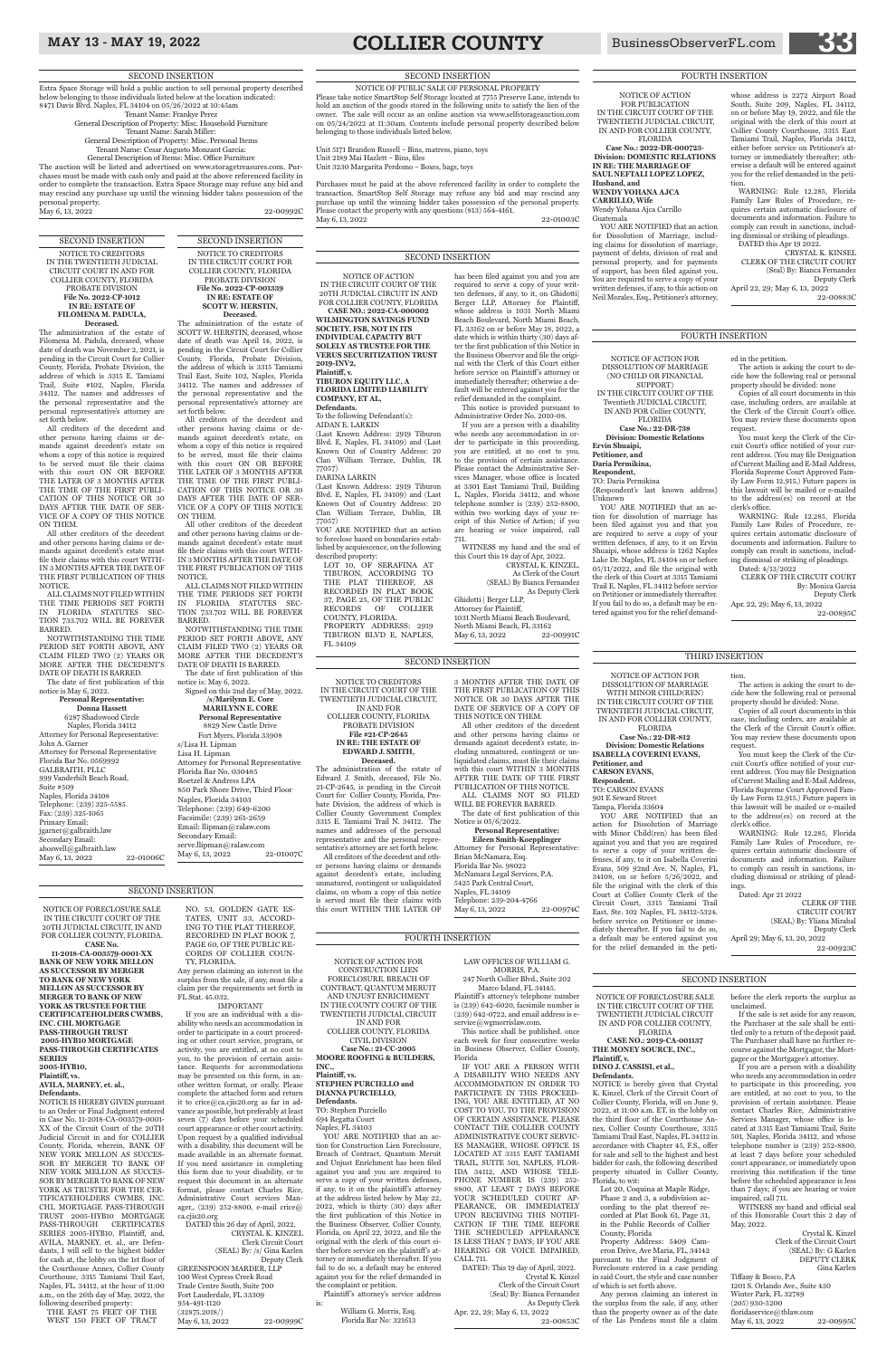## BUSINESS OBSERVER **COLLIER COUNTY** MAY 13 - MAY 19, 2022

NOTICE TO CREDITORS IN THE CIRCUIT COURT OF THE TWENTIETH JUDICIAL CIRCUIT IN AND FOR COLLIER COUNTY, FLORIDA PROBATE DIVISION **File No. CP-22-920 IN RE: ESTATE OF HARRY YEDID Deceased.**

The administration of the estate of HARRY YEDID, deceased, whose date of death was February 2, 2022, is pending in the Circuit Court for Collier<br>County, Florida, Probate Division, Florida, Probate Division. the address of which is Collier County Clerk of the Circuit Court Probate Department 3315 Tamiami East, Ste. 102 Naples, Florida 34112- 5324. The names and addresses of the personal representative and the personal representative's attorney are set forth below.

63 Brody Court, Lot 16 Wetumpka, Alabama 36092 Attorney for Personal Representative: /s/EDWARD E. WOLLMAN EDWARD E. WOLLMAN, Attorney Florida Bar Number 618640 WOLLMAN GEHRKE & ASSOCIATES, P.A. 2235 Venetian Ct Suite 5 Naples, Florida 34109 Telephone: (239) 435-1533 Fax: (239) 435-1433 Email: pleadings@wga-law.com Seconday E-Mail: ewollman@wga-law.com May 6, 13, 2022 22-00969C

All creditors of the decedent and other persons having claims or demands against decedent's estate on whom a copy of this notice is required to be served must file their claims with this court ON OR BEFORE THE LATER OF 3 MONTHS AFTER THE TIME OF THE FIRST PUBLICATION OF THIS NOTICE OR 30 DAYS AFTER THE DATE OF SERVICE OF A COPY OF THIS NOTICE ON THEM.

All other creditors of the decedent and other persons having claims or demands against decedent's estate must file their claims with this court WITH-IN 3 MONTHS AFTER THE DATE OF THE FIRST PUBLICATION OF THIS NOTICE.

ALL CLAIMS NOT FILED WITHIN THE TIME PERIODS SET FORTH IN FLORIDA STATUTES SEC-TION 733.702 WILL BE FOREVER BARRED.

NOTWITHSTANDING THE TIME PERIODS SET FORTH ABOVE, ANY CLAIM FILED TWO (2) YEARS OR MORE AFTER THE DECEDENT'S DATE OF DEATH IS BARRED.

JEREMIAH J. CANNELL, and DOYLE JOSEPH T. CANNELL, and DAWN CANNELL,

The date of first publication of this notice is May 6, 2022.

Signed on this 28th day of April, 2022.

**Personal Representative: /s/LILLIAN VICKERS LILLIAN VICKERS**

ess Avenue, Suite 100, Boca Raton Florida 33487 on or before (30 days from Date of First Publication of this Notice) and file the original with the clerk of this court either before service on Plaintiff's attorney or immediately thereafter; otherwise a default will be entered against you for the relief demanded in the complaint or petition filed herein.

CLERK OF THE CIRCUIT COURT (SEAL) BY: /s/ Kathleen Murray DEPUTY CLERK Kathleen Murray Robertson, Anschutz, Schneid, Crane & Partners, PLLC 6409 Congress Ave., Suite 100 Boca Raton, FL 33487 PRIMARY EMAIL: flmail@raslg.com 20-037478 May 6, 13, 2022 22-00964C

#### SECOND INSERTION

YOU ARE HEREBY NOTIFIED that an action to foreclose a mortgage on the following property: LOT 172, QUEENS PARK AT LAGO VERDE, PHASE II, ACCORDING TO THE PLAT THEREOF, AS RECORDED IN PLAT BOOK 14, PAGES 94 AND 95, INCLUSIVE, OF THE PUBLIC RECORDS OF COL-SECOND INSERTION

May 6, 13, 2022 22-00984C

NOTICE OF ACTION - CONSTRUCTIVE SERVICE IN THE CIRCUIT COURT OF THE TWENTIETH JUDICIAL CIRCUIT IN AND FOR COLLIER COUNTY, **FLORIDA** GENERAL JURISDICTION DIVISION **CASE NO. 11-2021-CA-000919-0001-XX DEUTSCHE BANK NATIONAL TRUST COMPANY, AS TRUSTEE FOR HARBORVIEW MORTGAGE LOAN TRUST MORTGAGE PASS-THROUGH CERTIFICATES,** 

#### **SERIES 2007-6, Plaintiff, vs.**

#### **UNKNOWN SUCCESSOR TRUSTEE OF THE DOYLE J. CAN-NELL TRUST DATED MAY 3, 2006 AND UNKNOWN SUCCESSOR TRUSTEE OF THE GRACE A. FISH TRUST DATED MAY 3, 2006 and THE UNKNOWN HEIRS, BENEFI-CIARIES, DEVISEES, GRANTEES, ASSIGNEES, LIENORS, CREDI-TORS, TRUSTEES AND ALL OTH-ERS WHO MAY CLAIM AN INTER-EST IN THE ESTATE OF DOYLE JONES CANNELL A/K/A DOYLE J. CANNELL, DECEASED AND THE UNKNOWN HEIRS IN THE ES-TATE OF GRACE ANN FISH A/K/A GRACE A. FISH, DECEASED, et. al. Defendant(s),**

whose residence is unknown and all parties having or claiming to have any right, title or interest in the property described in the mortgage being foreclosed herein.

LIER COUNTY, FLORIDA. has been filed against you and you are required to serve a copy of your written defenses, if any, to it on counsel for Plaintiff, whose address is 6409 Con-

THIS NOTICE SHALL BE PUB-LISHED ONCE A WEEK FOR TWO (2) CONSECUTIVE WEEKS.

WITNESS my hand and the seal of this Court at County, Florida, this 27 day of Apr, 2022.

NOTICE TO CREDITORS IN THE CIRCUIT COURT FOR COLLIER COUNTY, FLORIDA PROBATE DIVISION **File No. 11-2022-CP-001287-0001-XX IN RE: ESTATE OF DAVID CRESPO Deceased.** The administration of the estate of David Crespo, deceased, whose date of death was September 4, 2021, is pending in the Circuit Court for Collier County, Florida, Probate Division, the address of which is 3315 Tamiami Trail East, Naples, Florida 34112. The names and addresses of the personal representative and the personal representative's attorney are set forth

> 7 Bluejay Drive Mantua, NJ 08051 Attorney for Personal Representative: /s/EDWARD V. SMITH EDWARD V. SMITH Florida Bar Number: 102848 LISA B. GODDY Florida Bar Number: 0507075 WOLLMAN GEHRKE & ASSOCIATES, P.A. 2235 Venetian Court, Suite 5 Naples, Florida 34109 Telephone: (239) 435-1533 Fax: (239 435-1433 E-Mail: esmith@wga-law.com E-Mail: lgoddy@wga-law.com Secondary E-Mail: pleadings@wga-law.com May 6, 13, 2022 22-00971C

below.

All creditors of the decedent and other persons having claims or demands against decedent's estate on whom a copy of this notice is required to be served must file their claims with this

OF 3 MONTHS AFTER THE TIME OF THE FIRST PUBLICATION OF

court ON OR BEFORE THE LATER THIS NOTICE OR 30 DAYS AFTER OF THIS NOTICE ON THEM.

May 6, 13, 2022 22-01000C

THE DATE OF SERVICE OF A COPY

All other creditors of the decedent

and other persons having claims or demands against decedent's estate must file their claims with this court WITH-IN 3 MONTHS AFTER THE DATE OF THE FIRST PUBLICATION OF THIS NOTICE.

ALL CLAIMS NOT FILED WITHIN THE TIME PERIODS SET FORTH IN FLORIDA STATUTES SEC-TION 733.702 WILL BE FOREVER BARRED.

NOTWITHSTANDING THE TIME PERIODS SET FORTH ABOVE, ANY CLAIM FILED TWO (2) YEARS OR MORE AFTER THE DECEDENT'S DATE OF DEATH IS BARRED.

The date of first publication of this notice is May 6, 2022.

**Personal Representative: Martha J. Crespo**

5796 Woodmere Lake Circle, J-104 Naples, Florida 34112

Attorney for Personal Representative: /s/ Dena L. Wolf

Dena L. Wolf

E-mail Address: dwolf@mwe.com Florida Bar No. 0439258 McDermott Will & Emery LLP One Vanderbilt Avenue New York, NY 10017 Telephone: 212-547-5383

May 6, 13, 2022 22-01004C

#### SECOND INSERTION

NOTICE OF ACTION FOR FAMILY LAW CASES WITH MINOR CHILDREN IN THE CIRCUIT COURT OF THE TWENTIETH JUDICIAL CIRCUIT, IN AND FOR COLLIER COUNTY, FLORIDA **Case No.: 2022-DR-642 Division: Domestic Relations Marie C Casimir, Petitioner, and Josue Barrault, Respondent.** DISSOLITON OF MARRIAGE TO: Josue Barrault

{Respondent's last known address} I

DON'T KNOW

YOU ARE NOTIFIED that an action for DIVORCE has been filed against you and that you are required to serve a copy of your written defenses, if any, to it on Marie C Casimir, whose address is 5418 CATTS ST NAPLES FLORIDA 34113, on or before, 05/17/2022, and file the original with the clerk of this Court at 3315 Tamiami Trail E. Naples,

FL 34112 before service on Petitioner or immediately thereafter. If you fail to do so, a default may be entered against you for the relief demanded in the petition. {If applicable, insert the legal de-

scription of real property, a specific description of personal property, and the

name of the county in Florida where the property is located} NONE. Copies of all court documents in this

case, including orders, are available at the Clerk of the Circuit Court's office. You may review these documents upon

request.

You must keep the Clerk of the Circuit Court's office notified of your current address. (You may file Designation of Current Mailing and E-Mail Address, Florida Supreme Court Approved Family Law Form 12.915.) Future papers in this lawsuit will be mailed or e-mailed to the addresses on record at the clerk's office.

> (00335122.DOC/ ) May 6, 13, 2022 22-001001C

WARNING: Rule 12.285, Florida Family Law Rules of Procedure, requires certain automatic disclosure of documents and information. Failure to comply can result in sanctions, including dismissal or striking of pleadings. Dated: Apr 19 2022.

CLERK OF THE CIRCUIT COURT

(SEAL) By: Yliana Mirabal Apr. 22, 29; May 6, 13, 2022

22-00896C

FOURTH INSERTION

## NOTICE TO CREDITORS

IN THE CIRCUIT COURT FOR COLLIER COUNTY,

FLORIDA PROBATE DIVISION **File No. 22-CP-1204 IN RE: ESTATE OF MARGARET MARY BARISHEK,**

#### **Deceased.**

The administration of the estate of MARGARET MARY BARISHEK, deceased, whose date of death was April 23, 2021, is pending in the Circuit Court for Collier County, Florida, Probate Division, the address of which is 3315 Tamiami Trail East, #103, Naples, Florida 34112. The names and addresses of the personal representative and the personal representative's attorney are set forth below.

All creditors of the decedent and other persons having claims or demands against decedent's estate on whom a copy of this notice is required to be served must file their claims with this court ON OR BEFORE THE LATER OF 3 MONTHS AFTER THE TIME OF THE FIRST PUBLICATION OF THIS NOTICE OR 30 DAYS AFTER THE DATE OF SERVICE OF A COPY OF THIS NOTICE ON THEM.

All other creditors of the decedent and other persons having claims or demands against decedent's estate must file their claims with this court WITH-IN 3 MONTHS AFTER THE DATE OF

#### THE FIRST PUBLICATION OF THIS NOTICE.

ALL CLAIMS NOT FILED WITHIN THE TIME PERIODS SET FORTH IN FLORIDA STATUTES SEC-TION 733.702 WILL BE FOREVER BARRED.

NOTWITHSTANDING THE TIME PERIODS SET FORTH ABOVE, ANY CLAIM FILED TWO (2) YEARS OR MORE AFTER THE DECEDENT'S DATE OF DEATH IS BARRED.

NOTWITHSTANDING ANY<br>OTHER APPLICABLE TIME OTHER APPLICABLE TIME PERIOD, ANY CLAIM FILED TWO (2) YEARS OR MORE AFTER THE DECEDENT'S DATE OF DEATH IS

> The date of first publication of this notice is May 6, 2022.

#### **Personal Representative: /s/JOSEPH E. SMITH JOSEPH E. SMITH**

SECOND INSERTION

NOTICE OF ACTION FOR DISSOLUTION OF MARRIAGE (NO CHILD OR FINANCIAL

SUPPORT) IN THE CIRCUIT COURT OF THE TWENTIETH JUDICIAL CIRCUIT, IN AND FOR COLLIER COUNTY, FLORIDA

**Case No.: 2022-DR-739 Division: Domestic Relations**

**Maria Matute, Petitioner, and**

**Omar Matute,**

**Respondent,** TO: Omar Matute

4302 Rose Ave # B Naples fl 34112 YOU ARE NOTIFIED that an action for dissolution of marriage has been filed against you and that you are required to serve a copy of your written defenses, if any, to it on Maria Matute, whose address is 4302 Rose Ave # B naples fl 34112 on or before 05/26/2022, and file the original with the clerk of this Court at 3315 Tamiami Trail East, Naples, FL 34112 before service on Petitioner or immediately

P.O. Box 413032 Naples, Florida 34101-3032 May 6, 13, 2022 22-00981C thereafter. If you fail to do so, a default may be entered against you for the relief

demanded in the petition.

The action is asking the court to decide how the following real or personal property should be divided: none Copies of all court documents in this

case, including orders, are available at the Clerk of the Circuit Court's office.

You may review these documents upon request. You must keep the Clerk of the Circuit Court's office notified of your current address. (You may file Designation of Current Mailing and E-Mail Address, Florida Supreme Court Approved Family Law Form 12.915.) Future papers in this lawsuit will be mailed or e-mailed to the address(es) on record at the

clerk's office. WARNING: Rule 12.285, Florida Family Law Rules of Procedure, requires certain automatic disclosure of documents and information. Failure to comply can result in sanctions, including dismissal or striking of pleadings. Dated: Apr 14 2022

CLERK OF THE CIRCUIT COURT By: Yliana Mirabal Deputy Clerk

May 6, 13, 20, 27, 2022 22-00990C

SECOND INSERTION

NOTICE TO CREDITORS IN THE CIRCUIT COURT FOR COLLIER COUNTY, FLORIDA PROBATE DIVISION **File No. 22-CP-001246 IN RE: ESTATE OF DANNA L. ANDERSON, Deceased.** The administration of the estate of Danna L. Anderson, deceased, whose date of death was April 9, 2022, is pending in the Circuit Court for Collier County, Florida, Probate Division, 3315 Tamiami Trail East, Ste. 102, Naples, FL 34112-5324. The names and addresses of the personal representative and the personal representative's attorney are

set forth below.

All creditors of the decedent and other persons having claims or demands against decedent's estate on whom a copy of this notice is required to be served must file their claims with this court ON OR BEFORE THE LATER OF 3 MONTHS AFTER THE TIME OF THE FIRST PUBLI-CATION OF THIS NOTICE OR 30 DAYS AFTER THE DATE OF SER-VICE OF A COPY OF THIS NOTICE

ON THEM.

All other creditors of the decedent and other persons having claims or de-

#### mands against decedent's estate must file their claims with this court WITH-IN 3 MONTHS AFTER THE DATE OF THE FIRST PUBLICATION OF THIS NOTICE.

ALL CLAIMS NOT FILED WITHIN THE TIME PERIODS SET FORTH IN FLORIDA STATUTES SEC-TION 733.702 WILL BE FOREVER BARRED.

NOTWITHSTANDING THE TIME PERIOD SET FORTH ABOVE, ANY CLAIM FILED TWO (2) YEARS OR MORE AFTER THE DECEDENT'S DATE OF DEATH IS BARRED. The date of first publication of this

notice is May 6, 2022. **Personal Representative:**

**William O'Connor** 6185 English Oaks Ln Naples, FL 34119 Attorney for Personal Representative: Michael A. Sneeringer E-Mail Addresses: msneeringer@porterwright.com flprobate@porterwright.com Florida Bar No. 94502 Porter Wright Morris & Arthur LLP 9132 Strada Place, Ste 301 Naples, FL 34108 Telephone: 239-593-2967

#### SECOND INSERTION

NOTICE TO CREDITORS IN THE CIRCUIT COURT FOR COLLIER COUNTY, FLORIDA PROBATE DIVISION

#### **File No: 11-2022-CP-001286-0001-XX Division: Hayes IN RE: ESTATE OF RICHARD BERKOWITZ,**

**Deceased.** The administration of the estate of Richard Berkowitz, deceased, whose date of death was December 31, 2021, is pending in the Circuit Court for Collier County, Florida, Probate Division, the address of which is 3315 Tamiami Trail East, Naples, FL 34112. The names and addresses of the personal representative and the personal representative's attorney are set forth below.

All creditors of the decedent and other persons having claims or demands against decedent's estate on whom a copy of this notice is required to be served must file their claims with this court ON OR BEFORE THE LATER OF 3 MONTHS AFTER THE TIME OF THE FIRST PUBLICATION OF THIS NOTICE OR 30 DAYS AFTER THE DATE OF SERVICE OF A COPY OF THIS NOTICE ON THEM.

All other creditors of the decedent and other persons having claims or demands against decedent's estate must file their claims with this court WITH-

IN 3 MONTHS AFTER THE DATE OF THE FIRST PUBLICATION OF THIS NOTICE.

ALL CLAIMS NOT FILED WITHIN THE TIME PERIODS SET FORTH IN FLORIDA STATUTES SEC-TION 733.702 WILL BE FOREVER BARRED.

NOTWITHSTANDING THE TIME PERIODS SET FORTH ABOVE, ANY CLAIM FILED TWO (2) YEARS OR MORE AFTER THE DECEDENT'S DATE OF DEATH IS BARRED.

The date of first publication of this notice is May 6, 2022.

**Personal Representative: Carole C. Berkowitz** 14898 Bellezza Lane

Naples, FL 34110 Attorney for Personal Representative: /s/ Thomas O. Katz

Thomas O. Katz, Esq., Attorney Florida Bar Number: 355836 Katz Baskies & Wolf PLLC 3020 North Military Trail,

Suite 100 Boca Raton, FL 33431

Telephone: (561) 910-5700 Fax: (561) 910-5701

E-Mail: Thomas.Katz@katzbaskies.com Secondary E-Mail: eservice@katzbaskies.com

#### SECOND INSERTION

NOTICE OF ACTION FOR DISSOLUTION OF MARRIAGE (NO CHILD OR FINANCIAL SUPPORT) IN THE CIRCUIT COURT OF THE 20th JUDICIAL CIRCUIT, IN AND FOR Collier COUNTY, FLORIDA **Case No.: 2022 DR 896**

**Yerika J. Rendon, Petitioner, and Conroy M. Lawrence, Respondent,** TO: Conroy M. Lawrence 2081 River Reach, Naples, FL 34104 YOU ARE NOTIFIED that an action for dissolution of marriage has been filed against you and that you are required to serve a copy of your written defenses, if any, to it on Yerika J. Rendon, whose address is 3504 Plantation Way, Unit 6, Naples, FL 34104 on or before June 6, 2022, and file the original with the clerk of this Court at 3315 Tamiami Trail East, Naples, FL 34112 before service on Petitioner or immediately thereafter. If you fail to do so, a default may be entered against you for the relief

demanded in the petition.

The action is asking the court to decide how the following real or personal property should be divided: none

Copies of all court documents in this case, including orders, are available at the Clerk of the Circuit Court's office. You may review these documents upon request.

You must keep the Clerk of the Circuit Court's office notified of your current address. (You may file Designation of Current Mailing and E-Mail Address, Florida Supreme Court Approved Family Law Form 12.915.) Future papers in this lawsuit will be mailed or e-mailed to the address(es) on record at the clerk's office.

WARNING: Rule 12.285, Florida Family Law Rules of Procedure, requires certain automatic disclosure of documents and information. Failure to comply can result in sanctions, including dismissal or striking of pleadings.

Dated: Apr 29 2022 CLERK OF THE CIRCUIT COURT By: Mark V. Pomplas

Deputy Clerk

May 6, 13, 20, 27, 2022 22-00989C

#### SECOND INSERTION

NOTICE TO CREDITORS (Summary Administration) IN THE CIRCUIT COURT OF THE TWENTIETH JUDICIAL CIRCUIT IN AND FOR COLLIER COUNTY, FLORIDA PROBATE DIVISION **CASE NO.: 11-2022-CP-001150-0001-XX**

#### **IN RE: ESTATE OF JUDY OLIVER, Deceased.**

TO ALL PERSONS HAVING CLAIMS OR DEMANDS AGAINST THE ABOVE ESTATE

You are hereby notified that an Order of Summary Administrations has been entered in the Estate of JUDY OLIVER, deceased, File Number 11-2022-CP-001150-0001-XX, by the Circuit Court for Collier County, Florida, Probate Division, the address of which is Collier County Courthouse, 3315 Tamiami Trail East, Naples, Florida 34112; that the Decedent's date of death was February 3, 2021 that the total value of the Estate is \$53,990.81, all of which is exempt from creditors claims but for the sum of approximately \$1,000.00 and that the names and addresses of those to whom it has been assigned by such Order are: NAME ADDRESS

Estate of Joseph Oliver c/o James Oliver and John Phillips, Esquire 516 Douglas Avenue, Suite 1106 Altamonte Springs, FL 32714 ALL INTERESTED PERSONS ARE

NOTIFIED THAT:

All creditors of the Estate of the Decedent and persons having claims or demands against the Estate of the Decedent other than those for whom provision for full payment was made in the Order of Summary Administration must file their claims with this Court WITHIN THE TIME PE-RIODS SET FORTH IN SECTION 733.702 OF THE FLORIDA PRO-

BATE CODE.

**BARRED** 

ALL CLAIMS AND DEMANDS NOT SO FILED WILL BE FOREVER

BARRED.

The date of first publication of this

Notice is May 6, 2022.

Dated this 29th day of April, 2022. **PERSON GIVING NOTICE: JAMES OLIVER, Petitioner JOHN PHILLIPS, ESQ., Petitioner** ATTORNEY FOR PERSON GIVING

NOTICE:

KAREN ESTRY, ESQUIRE Florida Bar #91051 KAREN ESTRY, P.A. 516 Douglas Avenue, Suite 1106 Post Office Box 162967

Altamonte Springs, FL 32716-2967

(407) 869-0900 Karen@altamontelaw.com Info@altamontelaw.com Attorney for Petitioner

SECOND INSERTION

NOTICE TO CREDITORS (summary administration) IN THE CIRCUIT COURT FOR COLLIER COUNTY, FLORIDA PROBATE DIVISION **File No. 2022-CP-968 IN RE: ESTATE OF DOROTHY GRIFFIN UTZ Deceased.**

TO ALL PERSONS HAVING CLAIMS OR DEMANDS AGAINST THE

ABOVE ESTATE:

You are hereby notified that an Order of Summary Administration has been entered in the estate of DOROTHY GRIFFIN UTZ, deceased, File Number 2022-CP-968, by the Circuit Court for Collier County, Florida, Probate Division, the address of which is 3315 Tamiami Trail East, Naples, Florida 34112; that the decedent's date of death was February 25, 2022; that the total value of the estate is less than \$75,000.00 and that the names and addresses of those to whom it has been

NAME, ADDRESS; Christopher J. Utz, Jonathan Paul Utz, Jane Utz Hamilton, Charles M. Utz, c/o Todd L. Bradley, Esq. Cummings & Lockwood LLC P.O. Box 413032 Naples, FL 34101-3032

Stephen P. Utz, c/o James Nici, Esq.

1865 Veterans Park Drive, Suite 203 Naples, FL 34109

Christopher J. Utz, Jonathan Paul

Utz, Jane Utz Hamilton, Trustees of the Dorothy Griffin Utz Revocable Trust

Agreement dated 12/31/1996, c/o Todd L. Bradley, Esq. Cummings & Lockwood LLC P.O. Box 413032 Naples, FL

34101-3032

ALL INTERESTED PERSONS ARE

NOTIFIED THAT:

assigned by such order are: CUMMINGS & LOCKWOOD LLC TODD L. BRADLEY, ESQ. Email Address: tbradley@cl-law.com

All creditors of the estate of the decedent and persons having claims or demands against the estate of the decedent other than those for whom provision for full payment was made in the Order of Summary Administration must file their claims with this court

WITHIN THE TIME PERIODS SET FORTH IN FLORIDA STATUTES SECTION 733.702. ALL CLAIMS AND DEMANDS NOT SO FILED WILL BE FOREVER BARRED. NOTWITH-STANDING ANY OTHER APPLI-CABLE TIME PERIOD, ANY CLAIM FILED TWO (2) YEARS OR MORE AFTER THE DECEDENT'S DATE OF DEATH IS BARRED. The date of first publication of this Notice is May 6, 2022. CHRISTOPHER J. UTZ

JONATHAN PAUL UTZ JANE UTZ HAMILTON c/o Todd L. Bradley, Esq.

P.O. Box 413032 Naples, Florida 34101-3032

Florida Bar No. 0898007 CUMMINGS & LOCKWOOD LLC

#### SECOND INSERTION



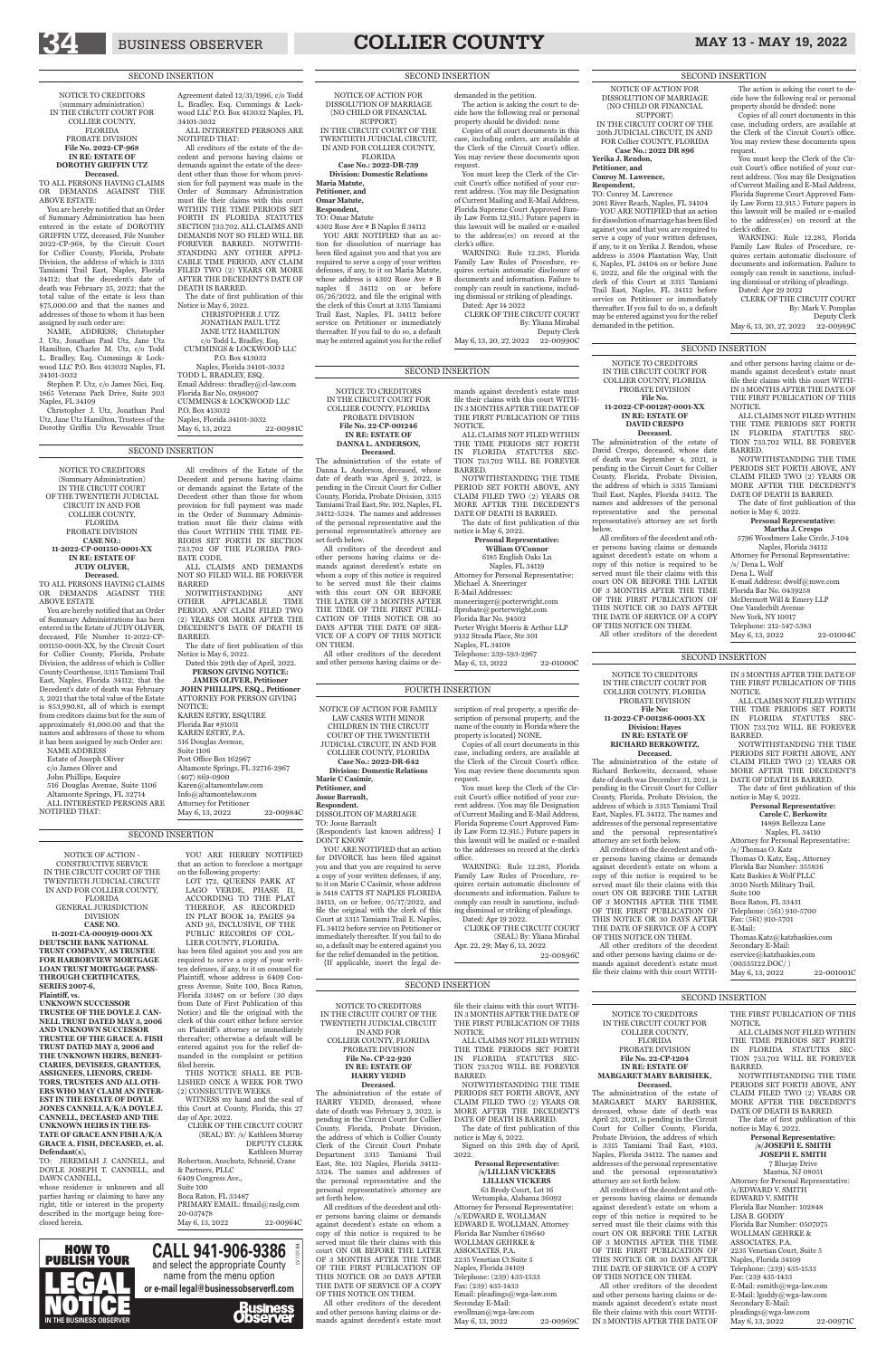#### **NOTICE OF PUBLIC SALE**

To satisfy the owner's storage lien, PS Orange Co. Inc. will sell at public lien sale on May 24, 2022, the personal property in the below-listed units, which may include but are not limited to: household and personal items, office and other equipment. The public sale of these items will begin at 09:00 AM and continue until all units are sold. The lien sale is to be held at the online auction website, www.storagetreasures.com, where indicated. For online lien sales, bids will be accepted until 2 hours after the time of the sale specified.

**PUBLIC STORAGE # 00121, 13191 Tamiami Trl E, Naples, FL 34114, (239) 610-1150 Time: 09:00 AM**

**Sale to be held at www.storagetreasures.com.**

1075 - Riordan, Stephanie; 2063 - Adkins, Gerry; 2192 - Hidalgo, Hugo; 3007 - Guadalupe, Judith **PUBLIC STORAGE # 26659, 3807 White Lake Blvd, Naples, FL 34117, (239) 920-5315**

**Time: 09:10 AM**

**Sale to be held at www.storagetreasures.com.** 1013 - Hickey, Brad; 1128 - Amador, Kellie; 2145 - Saunders, Jenniffer; 2174 - Hansra, Jason; 2343 - Pringle, Samuel **PUBLIC STORAGE # 25849, 7325 Davis Blvd, Naples, FL 34104, (305) 615-1925**

Public sale terms, rules, and regulations will be made available prior to the sale. All sales are subject to cancellation. We reserve the right to refuse any bid. Payment must be in cash or credit card-no checks. Buyers must secure the units with their own personal locks. To claim tax-exempt status, original RESALE certificates for each space purchased is required. By PS Orangeco, Inc., 701 Western Avenue, Glendale, CA 91201. (818) 244-8080. May 6, 13, 2022 22-01002C

**Time: 09:20 AM**

#### **Sale to be held at www.storagetreasures.com.**

A1463 - Mallory, Justin; A1478 - Barnes, Doreen; A3326 - Talavera, Derrick; C1136 - MELENDEZ, LYSETTE; C2200 - Mayhew, H. Sandra; C2241 - Cruz, Susana; D1134 - seide, sabine; D1147 - Forde, Roxanne; D2276 - Gonzalez, Aixabely; E0004 - Morin, Daniel; E0028 - Sutton, Lee; F0015 - Berroaleo, Alex; F2242 - komorny, kalyn

**PUBLIC STORAGE # 25435, 3555 Radio Road, Naples, FL 34104, (941) 229-6127**

**Time: 09:30 AM**

#### **Sale to be held at www.storagetreasures.com.**

**Deceased.**<br>The administration of the estate of Gloria L. Fader, deceased, File Number 22-CP-741, is pending in the Circuit Court for Collier County, Florida, Probate Division, the address of which is Collier Co. Government Complex, 3315 E. Tamiami Train, Naples FL 34112. The names and addresses of the personal representative and the personal representative's attorney are set forth below.

A053 - Doney, Kevin; A1134 - The Dream Studio by JB Edmond, Jessica; A500 - The Dream Studio by JB Edmond, Jessica; B024 - Fernandez, Lisandra; C068 - Franks, Russell; C125 - Cobham Slip Rings Dombrowski, Victor; E233 - Brown, Terry; E238 - Perez, Lelier; H389 - Pierre, Paul Max

**PUBLIC STORAGE # 25428, 15800 Old 41 North, Naples, FL 34110, (941) 212-2707**

**Time: 09:40 AM**

**Sale to be held at www.storagetreasures.com.**

Attorney for Personal Representative: Brian McNamara, Esq. FL Bar# 98022 5425 Park Central Court Naples, FL 34109 Phone: 239-204-4766 May 6, 13, 2022 22-00970C

A021 - Mameli, Christine; A094 - Carvin, Joel; B026 - Guerra, Ana

**PUBLIC STORAGE # 25841, 8953 Terrene Ct, Bonita Springs, FL 34135, (305) 501-4721 Time: 09:50 AM**

**Sale to be held at www.storagetreasures.com.**

0071 - Lake, Kimberly

SECOND INSERTION

SECOND INSERTION NOTICE TO CREDITORS IN THE CIRCUIT COURT OF THE TWENTIETH JUDICIAL CIRCUIT, IN AND FOR COLLIER COUNTY,

| Michael L. LeJeune                    |           |  |
|---------------------------------------|-----------|--|
| Attorney for Personal Representative: |           |  |
| Brian McNamara, Esq.                  |           |  |
| FL Bar# 98022                         |           |  |
| 5425 Park Central Court               |           |  |
| Naples, FL 34109                      |           |  |
| Phone: 239-204-4766                   |           |  |
| May 6, 13, 2022                       | 22-00966C |  |
|                                       |           |  |

FLORIDA PROBATE DIVISION **File Number: 22-CP-741 IN RE: THE ESTATE OF GLORIA L. FADER**

All creditors of the decedent and other persons having claims or demands against decedent's estate, including unmatured, contingent or unliquidated claims, on whom a copy of this notice is served must file their claims with this court WITHIN THE LATER OF 3 MONTHS AFTER THE DATE OF THE FIRST PUBLICATION OF THIS NOTICE OR 30 DAYS AFTER THE DATE OF SERVICE OF A COPY OF THIS NOTICE ON THEM.

**Personal Representative: Peter G. Weiland** 900 Hollinshead Spring Road, Apt. J206 Skillman, New Jersey 08558 Attorney for Personal Representative: Daniel D. Peck Florida Bar Number: 169177 PECK & PECK, P.A. 5200 Tamiami Trail North, Suite 101 Naples, Florida 34103 Telephone: (239) 263-9811 Fax: (239) 263-9818 E-Mail: peckandpeck@aol.com<br>May 6, 13, 2022 22-00965C May 6, 13, 2022

All other creditors of the decedent and other persons having claims or demands against decedent's estate, including unmatured, contingent or unliquidated claims, must file their claims with this court WITHIN 3 MONTHS AFTER THE DATE OF THE FIRST PUBLICATION OF THIS NOTICE. ALL CLAIMS NOT SO FILED

WILL BE FOREVER BARRED. The date of first publication of this

Notice is 5/6/2022. **Personal Representative:** 

**Michael J. Fader, Jr.**

#### SECOND INSERTION

NOTICE TO CREDITORS IN THE CIRCUIT COURT OF THE TWENTIETH JUDICIAL CIRCUIT, IN AND FOR COLLIER COUNTY,

FLORIDA PROBATE DIVISION **File # 22-CP-1250 IN RE: THE ESTATE OF JEAN YVONNE LEJEUNE, Deceased.**

**JOEL J. PARKER CYNTHIA LANDIS Personal Representatives** c/o SAMUEL RAYMOND, ESQ. CUMMINGS & LOCKWOOD LLC P.O. Box 413032 Naples, Florida 34101-3032 SAMUEL RAYMOND, ESQ. Attorney for Personal Representatives E-mail Address: sraymond@cl-law.com Florida Bar No. 1032399 CUMMINGS & LOCKWOOD LLC P.O. Box 413032 Naples, Florida 34101-3032 Telephone: (239) 262-8311<br>May 6, 13, 2022 22-00967C May 6, 13, 2022

The administration of the estate of Jean Y. LeJeune, deceased, File Number 22-CP-1250, is pending in the Circuit Court for Collier County, Florida, Probate Division, the address of which is Collier Co. Government Complex, 3315 E. Tamiami Train, Naples FL 34112. The names and addresses of the personal representative and the personal representative's attorney are set forth below.

All creditors of the decedent and other persons having claims or demands against decedent's estate, including unmatured, contingent or unliquidated claims, on whom a copy of this notice is served must file their claims with this court WITHIN THE LATER OF 3 MONTHS AFTER THE DATE OF THE FIRST PUBLICATION OF THIS NOTICE OR 30 DAYS AFTER THE DATE OF SERVICE OF A COPY OF THIS NOTICE ON THEM.

All other creditors of the decedent and other persons having claims or demands against decedent's estate, including unmatured, contingent or unliquidated claims, must file their claims with this court WITHIN 3 MONTHS AFTER THE DATE OF THE FIRST PUBLICATION OF THIS NOTICE.

All other creditors of the decedent and other persons having claims or demands against decedent's estate, including unmatured, contingent or unliquidated claims, must file their claims with this court WITHIN 3 MONTHS AFTER THE DATE OF THE FIRST PUBLICATION OF THIS NOTICE. ALL CLAIMS NOT SO FILED WILL BE FOREVER BARRED.

The date of first publication of this Notice is 5/6/2022.

#### **Personal Representative:**

#### SECOND INSERTION NOTICE TO CREDITORS

IN THE CIRCUIT COURT FOR COLLIER COUNTY, FLORIDA PROBATE DIVISION **File No. 22-CP-1202 IN RE: ESTATE OF MARY ROSE WEILAND, Deceased.**

> SHOP.<br>ALL CLAIMS NOT SO FILED WITHIN THE TIME PERIODS SET FORTH IN FLORIDA STATUTES SECTION 733.702 WILL BE FOREV-ER BARRED.

The ancillary administration of the estate of Mary Rose Weiland, deceased, whose date of death was November 10, 2021, is pending in the Circuit Court for Collier County, Florida, Probate Division, the address of which is 3315 Tamiami Trail East, Naples, Florida. The name and address of the personal representative and the personal representative's attorney is set forth below.

> **Personal Representative: Todd E. LePage** 16411 Seneca Way Naples, Florida 34110 McGuire Woods LLC By Farhan N. Zarou (Florida Bar No. 1003563) E-mail Address: fzarou@mcguirewoods.com 888 16th St. NW, Suite 500 Washington, D.C. 20006 (202) 857-1703 Attorney for Personal Representative Todd E. LePage May 6, 13, 2022 22-00982C

All creditors of the decedent and other persons having claims or demands against decedent's estate on whom a copy of this notice is required to be served must file their claims with this court ON OR BEFORE THE LATER OF 3 MONTHS AFTER THE TIME

OF THE FIRST PUBLICATION OF THIS NOTICE OR 30 DAYS AFTER THE DATE OF SERVICE OF A COPY OF THIS NOTICE ON THEM.

All other creditors of the decedent and other persons having claims or demands against decedent's estate must file their claims with this court WITH-IN 3 MONTHS AFTER THE DATE OF THE FIRST PUBLICATION OF THIS NOTICE.

ALL CLAIMS NOT FILED WITHIN THE TIME PERIODS SET FORTH IN FLORIDA STATUTES SEC-TION 733.702 WILL BE FOREVER BARRED.

52 Tamarack Road Byram Township, New Jersey 07821 Attorney for Personal Representative: JEANETTE M. LOMBARDI, ESQ. Attorney for Petitioner Florida Bar No. 987646 Bond, Schoeneck & King PLLC 4001 Tamiami Trail N., Suite 105 Naples, FL 34103 Telephone: (239) 659-3800 Fax: (239) 659-3812 E-Mail: jlombardi@bsk.com Secondary E-Mail: slapple@bsk.com; jfountain@bsk.com 13976827.1 May 6, 13, 2022 22-00968C

NOTWITHSTANDING THE TIME PERIODS SET FORTH ABOVE, ANY CLAIM FILED TWO (2) YEARS OR MORE AFTER THE DECEDENT'S DATE OF DEATH IS BARRED.

The date of first publication of this notice is May 6, 2022.

SECOND INSERTION NOTICE TO CREDITORS IN THE CIRCUIT COURT FOR COLLIER COUNTY, FLORIDA PROBATE DIVISION **FILE NO. 2022-CP-001261 IN RE: ESTATE OF POLLY W. PARKER,**

**Deceased.** The administration of the estate of POLLY W. PARKER, deceased, whose date of death was March 18, 2022, is pending in the Circuit Court for Collier County, Florida, Probate Division, the address of which is 3315 Tamiami Trail East, Naples, Florida 34112. The names and addresses of the personal representative and the personal representative's attorney are set forth below.

The date of first publication of this Notice is May 6, 2022.

#### **Person Giving Notice: MICHELLE A. JOLAS** 2302 Hazeltine Drive Long Beach, IN 46360 Attorney for Person Giving Notice: MARCIE A. CHARLES, ESQ. Florida Bar Number: 110944 GRANT FRIDKIN PEARSON, P.A. 5551 Ridgewood Drive, Suite 501 Naples, FL 34108 Telephone: (239) 514-1000 Fax: (239) 594-7313 E-Mail: mcharles@gfpac.com Secondary E-Mail: dseymour@gfpac.com May 6, 13, 2022 22-00996C

All creditors of the decedent and other persons having claims or demands against decedent's estate on whom a copy of this notice is required to be served must file their claims with this court ON OR BEFORE THE LATER OF 3 MONTHS AFTER THE TIME OF THE FIRST PUBLICATION OF

THIS NOTICE OR 30 DAYS AFTER THE DATE OF SERVICE OF A COPY OF THIS NOTICE ON THEM.

All other creditors of the decedent and other persons having claims or demands against decedent's estate must file their claims with this court WITH-IN 3 MONTHS AFTER THE DATE OF THE FIRST PUBLICATION OF THIS NOTICE.

ALL CLAIMS NOT FILED WITHIN THE TIME PERIODS SET FORTH IN FLORIDA STATUTES SEC-TION 733.702 WILL BE FOREVER BARRED.

NOTWITHSTANDING THE TIME PERIODS SET FORTH ABOVE, ANY CLAIM FILED TWO (2) YEARS OR MORE AFTER THE DECEDENT'S DATE OF DEATH IS BARRED.

The date of first publication of this notice is May 6, 2022.

YOU ARE NOTIFIED that an action for dissolution of marriage has been filed against you and that you

> SECOND INSERTION NOTICE TO CREDITORS

IN THE CIRCUIT COURT OF THE TWENTIETH JUDICIAL CIRCUIT, IN AND FOR COLLIER COUNTY, FLORIDA

PROBATE DIVISION **File #22-CP-594 IN RE: THE ESTATE OF ELIZABETH MCDONALD,**

**Deceased.**  The administration of the estate of Elizabeth McDonald, deceased, File Number 22-CP-594, is pending in the Circuit Court for Collier County, Florida, Probate Division, the address of which is Collier Co. Government Complex, 3315 E. Tamiami Train, Naples FL 34112. The names and addresses of the personal representative and the personal representative's attorney are set forth below.

All creditors of the decedent and other persons having claims or demands against decedent's estate, including unmatured, contingent or unliquidated claims, on whom a copy of this notice is served must file their claims with this court WITHIN THE LATER OF 3 MONTHS AFTER THE DATE OF THE FIRST PUBLICATION OF THIS NOTICE OR 30 DAYS AFTER THE DATE OF SERVICE OF A COPY OF THIS NOTICE ON THEM.

ALL CLAIMS NOT SO FILED WILL BE FOREVER BARRED. The date of first publication of this

ALL CLAIMS NOT SO FILED WILL BE FOREVER BARRED. The date of first publication of this Notice is 5/6/2022.

Attorney for Personal Representative: Brian McNamara, Esq. FL Bar# 98022 5425 Park Central Court Naples, FL 34109 Phone: 239-204-4766 May 6, 13, 2022 22-00972C

Notice is 5/6/2022. **Personal Representative: Brian McNamara, Esq.**

Attorney for Personal Representative:

May 6, 13, 2022 22-00973C

Katarina Chavez, Esq. FL Bar# 1031910 5425 Park Central Court Naples, FL 34109 Phone: 239-204-4766

SECOND INSERTION NOTICE TO CREDITORS

IN THE CIRCUIT COURT FOR COLLIER COUNTY, FLORIDA PROBATE DIVISION **Case No. 11-2022-CP-000433-0001-XX IN RE: ESTATE OF**

**BETTY SUE GRANDIS LEPAGE, Deceased** 

The administration of the estate of Betty Sue Grandis Lepage, deceased, whose date of death was December 26, 2021, is pending in the Circuit Court for Collier County Florida, Probate Division, the address of which is 3315 Tamiami Trail East, Suite 203, Naples, Florida 34112. The names and addresses of the Personal Representative and the Personal Representative's attorney are set forth below.

All creditors of the Decedent and other persons having claims or demands against Decedent's estate on whom a copy of this notice is required to be served must file their claims with this Court ON OR BEFORE THE LATER OF 3 MONTHS AFTER THE

#### MAY 13 - MAY 19, 2022 **COLLIER COUNTY** BusinessObserverFL.com

TIME OF THE FIRST PUBLICATION OF THIS NOTICE OR 30 DAYS AF-TER THE DATE OF SERVICE OF A COPY OF THIS NOTICE ON THEM.

All other creditors of the Decedent and other persons having claims or demands against Decedent's estate must file their claims with this Court WITH-IN 3 MONTHS AFTER THE DATE OF THE FIRST PUBLICATION OF THIS NOTICE.

NOTWITHSTANDING THE TIME PERIOD SET FORTH ABOVE, ANY CLAIM FILED TWO (2) YEARS OR MORE AFTER THE DECEDENT'S DATE OF DEATH IS BARRED.

The date of first publication of this notice is May 6, 2022.

#### SECOND INSERTION NOTICE TO CREDITORS IN THE CIRCUIT COURT FOR COLLIER COUNTY, FLORIDA **File No. 11-2022-CP-000929 Division PROBATE IN RE: ESTATE OF BEDA LEE JOHNSON Deceased.**

The administration of the estate of BEDA LEE JOHNSON, deceased, whose date of death was January 26, 2022, is pending in the Circuit Court for Collier County, Florida, Probate Division, the address of which is PO Box 413044, Naples, Florida 34101. The names and addresses of the Personal Representative and the Personal Representative's attorney are set forth below.

All creditors of the Decedent and other persons having claims or demands against Decedent's estate on whom a copy of this Notice is required to be served must file their claims with this court ON OR BEFORE THE LATER OF 3 MONTHS AFTER THE TIME OF THE FIRST PUBLI-CATION OF THIS NOTICE OR 30 DAYS AFTER THE DATE OF SER-VICE OF A COPY OF THIS NOTICE ON THEM.

All other creditors of the Decedent and other persons having claims or demands against Decedent's estate must file their claims with this court WITH-IN 3 MONTHS AFTER THE DATE OF THE FIRST PUBLICATION OF THIS NOTICE.

ALL CLAIMS NOT FILED WITHIN THE TIME PERIODS SET FORTH IN FLORIDA STATUTES SEC-TION 733.702 WILL BE FOREVER BARRED.

NOTWITHSTANDING THE TIME PERIODS SET FORTH ABOVE, ANY CLAIM FILED TWO (2) YEARS OR MORE AFTER THE DECEDENT'S DATE OF DEATH IS BARRED.

The date of first publication of this Notice is May 6, 2022.

**Personal Representative: Bonnie N. Gee, Trustee**

SECOND INSERTION NOTICE TO CREDITORS (Summary Administration) IN THE CIRCUIT COURT FOR COLLIER COUNTY, FLORIDA **File No. 22-CP-1113 Division: Probate IN RE: ESTATE OF FRANK J. MERRITT,** 

**Deceased.** TO ALL PERSONS HAVING CLAIMS OR DEMANDS AGAINST THE ABOVE ESTATE:

You are hereby notified that an Order of Summary Administration has been entered in the Estate of Frank J. Merritt, deceased, File Number 22- CP-1113, by the Circuit Court for Collier County, Florida, Probate Division, the address of which is 3315 Tamiami Trail East, Suite 102, Naples, FL 34112- 5324; that the Decedent's date of death was February 12, 2022; that the total value of the Estate is \$500.00 and that the names and addresses of those to whom it has been assigned by such order are:

Michelle A. Jolas, Trustee of the

Merritt Revocable Trust dated June 6, 2013, as amended

and restated 2302 Hazeltine Drive

Long Beach, IN 46360

ALL INTERESTED PERSONS ARE NOTIFIED THAT:

All creditors of the Estate of the Decedent and persons having claims or demands against the Estate of the Decedent other than those for whom provision for full payment was made in the Order of Summary Administration must file their claims with this Court WITHIN THE TIME PERIODS SET FORTH IN FLORIDA STATUTES SECTION 733.702. ALL CLAIMS AND DEMANDS NOT SO FILED WILL BE FOREVER BARRED. NOTWITHSTANDING ANY OTHER APPLICABLE TIME PERIOD, ANY CLAIM FILED TWO (2) YEARS OR MORE AFTER THE DECEDENT'S DATE OF DEATH IS BARRED.

SECOND INSERTION NOTICE TO CREDITORS CIRCUIT COURT — 20TH JUDICIAL CIRCUIT — COLLIER COUNTY, FLORIDA PROBATE DIVISION **File No. 22-1094-CP IN RE: ESTATE OF LOUIS A. SIMPSON, Deceased.**

The administration of the estate of Louis A. Simpson, deceased, whose date of death was January 8, 2022, is pending in the Circuit Court for Collier County, Florida, Probate Division, the address of which is 3315 Tamiami Trail East, Naples, FL 34112. The names and addresses of the personal representative and the personal representative's attorney are set forth below.

All creditors of the decedent and other persons having claims or demands against decedent's estate on whom a copy of this notice is required to be served must file their claims with this court ON OR BEFORE THE LATER OF 3 MONTHS AFTER THE TIME OF THE FIRST PUBLI-CATION OF THIS NOTICE OR 30 DAYS AFTER THE DATE OF SER-VICE OF A COPY OF THIS NOTICE ON THEM.

All other creditors of the decedent and other persons having claims or demands against decedent's estate must file their claims with this court WITH-IN 3 MONTHS AFTER THE DATE OF THE FIRST PUBLICATION OF THIS NOTICE.

ALL CLAIMS NOT FILED WITHIN THE TIME PERIODS SET FORTH IN FLORIDA STATUTES SEC-TION 733.702 WILL BE FOREVER BARRED.

NOTWITHSTANDING THE TIME PERIODS SET FORTH ABOVE, ANY CLAIM FILED TWO (2) YEARS OR MORE AFTER THE DECEDENT'S DATE OF DEATH IS BARRED.

The date of first publication of this notice is May 6, 2022. **Personal Representative:**

**/s/Kimberly K. Querrey Kimberly K. Querrey**

4351 Gulf Shore Blvd. No., #PH7, Naples, FL 34103 Attorney for Personal Representative: /s/William M. Burke William M. Burke Florida Bar Number: 0967394 Coleman, Yovanovich & Koester, P.A. 4001 Tamiami Trail, Suite 300 Naples, FL 34103 Telephone: (239) 435-3535 Fax: (239) 435-1218 E-mail: wburke@cyklawfirm.com

May 6, 13, 2022 22-01008C

NOTICE OF ACTION FOR DISSOLUTION OF MARRIAGE (NO CHILD OR FINANCIAL SUPPORT) IN THE CIRCUIT COURT

OF THE 20th JUDICIAL CIRCUIT, IN AND FOR Collier COUNTY, FLORIDA **Case No.:** 

**11-2022-DR-000687-FM01-XX Emanuele Roncaccia,**

**Petitioner, and Mireya Rubio Ruiz,**

**Respondent,** TO: Mireya Rubio Ruiz

Via Ilario Alibrandi 36, 00165 Roma Italy

are required to serve a copy of your

written defenses, if any, to it on Emanuele Roncaccia, whose address is 15501 Summit Place Cir. Naples, FL 34119 on or before 5-18-2022, and file the original with the clerk of this Court at before service on Petitioner or immediately thereafter. If you fail to do so, a default may be entered against you for the relief demanded in the petition.

The action is asking the court to decide how the following real or personal property should be divided: None Copies of all court documents in this

case, including orders, are available at the Clerk of the Circuit Court's office. You may review these documents upon request.

You must keep the Clerk of the Circuit Court's office notified of your current address. (You may file

Designation of Current Mailing and E-Mail Address, Florida Supreme Court Approved Family Law Form 12.915.) Future papers in this lawsuit will be mailed or e-mailed to the address(es) on record at the clerk's office.

WARNING: Rule 12.285, Florida Family Law Rules of Procedure, requires certain automatic disclosure of documents and information. Failure to comply can result in sanctions, including dismissal or striking of pleadings.

Dated: 4-20-2022.

CLERK OF THE CIRCUIT COURT (SEAL) By: Monica Garcia Deputy Clerk April 29; May 6, 13, 20, 2022

22-00922C

#### THIRD INSERTION

NOTICE TO CREDITORS IN THE CIRCUIT COURT OF THE TWENTIETH JUDICIAL CIRCUIT, IN AND FOR COLLIER COUNTY, FLORIDA PROBATE DIVISION **File # 22-CP-1061 IN RE: THE ESTATE OF**

**DAVID K. DETTERMAN, Deceased.** The administration of the estate of

David K. Detterman, deceased, File Number 22-CP-1061, is pending in the Circuit Court for Collier County, Florida, Probate Division, the address of which is Collier Co. Government Complex, 3315 E. Tamiami Train, Naples FL 34112. The names and

addresses of the personal representative and the personal representative's attorney are set forth below.

All creditors of the decedent and other persons having claims or demands against decedent's estate, including unmatured, contingent or unliquidated claims, on whom a copy of this notice is served must file their claims with this court WITHIN THE LATER OF 3 MONTHS AFTER THE DATE OF THE FIRST PUBLICATION OF THIS NOTICE OR 30 DAYS AFTER THE DATE OF SERVICE OF A COPY OF THIS NOTICE ON THEM.

All other creditors of the decedent and other persons having claims or demands against decedent's estate, including unmatured, contingent or unliquidated claims, must file their claims with this court WITHIN 3 MONTHS AFTER THE DATE OF THE FIRST PUBLICATION OF THIS NOTICE.

#### **Personal Representative: Brook Detterman**

#### SECOND INSERTION